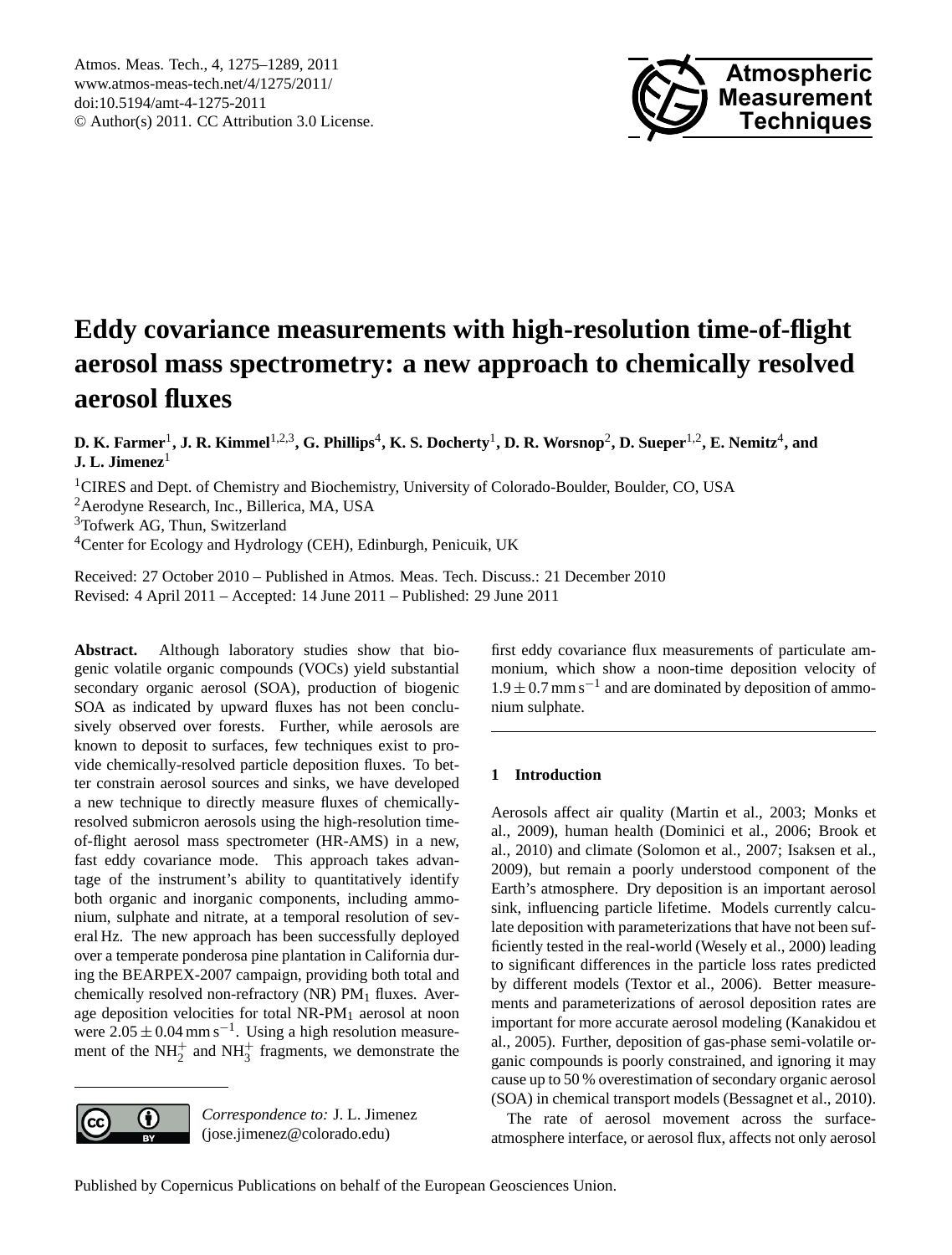lifetime and atmospheric chemistry, but also surface chemistry, particularly when the surface is a forest. Particulate deposition to ecosystems can be a major nutrient source, affecting nitrogen, phosphorus and calcium cycling (e.g., Lindberg et al., 1986; Pett-Ridge, 2009; Vicars et al., 2010). Nitrogen is a key component of both anthropogenic and biogenic aerosols, and is often a limiting nutrient in temperate forests (Vitousek et al., 1991), the supply of which can stimulate plant growth and carbon storage in forests (Magnani et al., 2007; Sutton et al., 2008). High nitrogen fertilization levels, however, can reduce forest health and cause plant death and loss of diversity (Matson et al., 2002; Magill et al., 2004; Stevens et al., 2004). Further, while particle fluxes are known to be size dependent (Vong et al., 2010), they are also expected to be chemically dependent (Erisman et al., 1997; Ruijgrok et al., 1997). Models typically include size-dependent particle fluxes, but do not allow for upward fluxes of particles from ecosystem surfaces, let alone chemically-resolved deposition fluxes. Emissions may arise from the release of primary biological particles and the gasparticle conversions in and above vegetation canopies, below the measurement height.

Fluxes of chemical components in the gas or particle phase are driven by turbulent eddies in the atmosphere that operate in the "inertial sub-range", a range of turbulence typically corresponding to timescales of seconds to minutes. Eddy covariance (EC) uses the covariance between vertical wind speed and species concentration to determine the flux, and is the most commonly used direct method for measuring surface-atmosphere exchange (Baldocchi et al., 1988). EC flux measurements over forests are typically taken at 5 to 10 Hz in order to capture the smallest eddies that contribute to the flux. Measurements are typically averaged over 30 min, which is long enough to capture the larger fluxrelevant eddies, but not so long as to introduce errors from atmospheric non-stationarity. A challenge is collecting data at evenly spaced intervals to reduce errors.

Few instruments are capable of making accurate and precise in situ measurements with enough sensitivity at 10 Hz to determine aerosol fluxes. While frequently applied to  $CO<sub>2</sub>$ and other gas phase species, the application of the eddy covariance approach to aerosols has been limited by the stringent instrumental requirements: measurements must not only be portable and free of interference, but they must also be fast and sensitive enough to capture fluctuations on the time scale of flux-carrying turbulent eddies ( $\geq$ 5 Hz). Fluxes of total or size-resolved aerosol number (without chemical information) have been performed for some time (e.g., Katen et al., 1985; Sievering, 1987; Buzorius et al., 1998; Dorsey et al., 2002; Mårtensson et al., 2006; Vong et al., 2010). However, total and chemically-resolved particle mass fluxes have lagged behind because most instruments measuring mass or aerosol chemical composition are far from meeting the rigorous requirements for EC, and most chemically-resolved aerosol flux measurements have been indirect with slower time resolution approaches (e.g., Nemitz et al., 2004b; Trebs et al., 2006; Myles et al., 2007; Thomas et al., 2009; Wolff et al., 2010).

The Aerodyne quadrupole – aerosol mass spectrometer (Q-AMS) was recently adapted to make EC flux measurements of submicron aerosol chemical species (Nemitz et al., 2008). Fluxes by Q-AMS are restricted to about ten mass-tocharge ratios (*m/z*) with unit *m/z* resolution, but can include sulphate, nitrate and markers of both hydrocarbon-like organic aerosol (HOA) and oxygenated organic aerosol (OOA) (Nemitz et al., 2008), with the limitation that certain assumptions are needed to derive quantitative organic mass fluxes from the monitoring of a few tracer *m/z*. Here, we describe the application of a novel, fast data acquisition system (Kimmel et al., 2011) to a high-resolution time-of-flight aerosol mass spectrometer (HR-AMS), which enables direct eddy covariance flux measurements of chemically resolved nonrefractory (NR)  $PM<sub>1</sub>$  particles with far more chemical information that was possible with the Q-AMS. Making flux measurements at higher mass spectral resolution is necessary for measuring fluxes of a larger array of chemical components, and introduces the potential for measuring ammonium  $(NH_4^+)$  fluxes.

#### **2 Methods**

# **2.1 Site**

We deployed the HR-AMS in alternating eddy covariance/standard modes in a mid-elevation Sierra Nevada ponderosa pine plantation during the BEARPEX-2007 (Biosphere Effects on AeRosols and Photochemistry EXperiment) campaign. BEARPEX-2007 took place at the University of California at Berkeley's Blodgett Forest Research Station (1330 m, 38°53.718′ N 120°38.041′ W) between 10 August and 3 October 2007. The site has been described in detail elsewhere (Goldstein et al., 2000; Murphy et al., 2006; Day et al., 2009). Blodgett Forest is characterized by consistent meteorology in which day-time upslope flows bring air masses influenced by local pine forests, upwind oak forests, and the Greater Sacramento Area in the Central Valley of California (Lamanna et al., 1999; Murphy et al., 2006; Day et al., 2009). Air flows downslope at night, bringing cleaner background air to the site. The site and daytime fetch is located in a plantation dominated by *Pinus ponderosa* L. (ponderosa pine), which was planted in 1990. The understory is composed of *Ceanothus cordulatus* (whitethorn) and *Arcostaphylus* spp. (Manzanita) (Misson et al., 2005). During the BEARPEX-2007 campaign, the canopy had a mean height of 7.9 m; the understory was 2 m. One-sided Leaf Area Index (LAI) for the full canopy was  $5.1 \text{ m}^2 \text{ m}^{-2}$ . Unless otherwise specified, the measurements presented here represent only a subset of the BEARPEX-2007 project, from 12–27 September 2007, during which both the instrument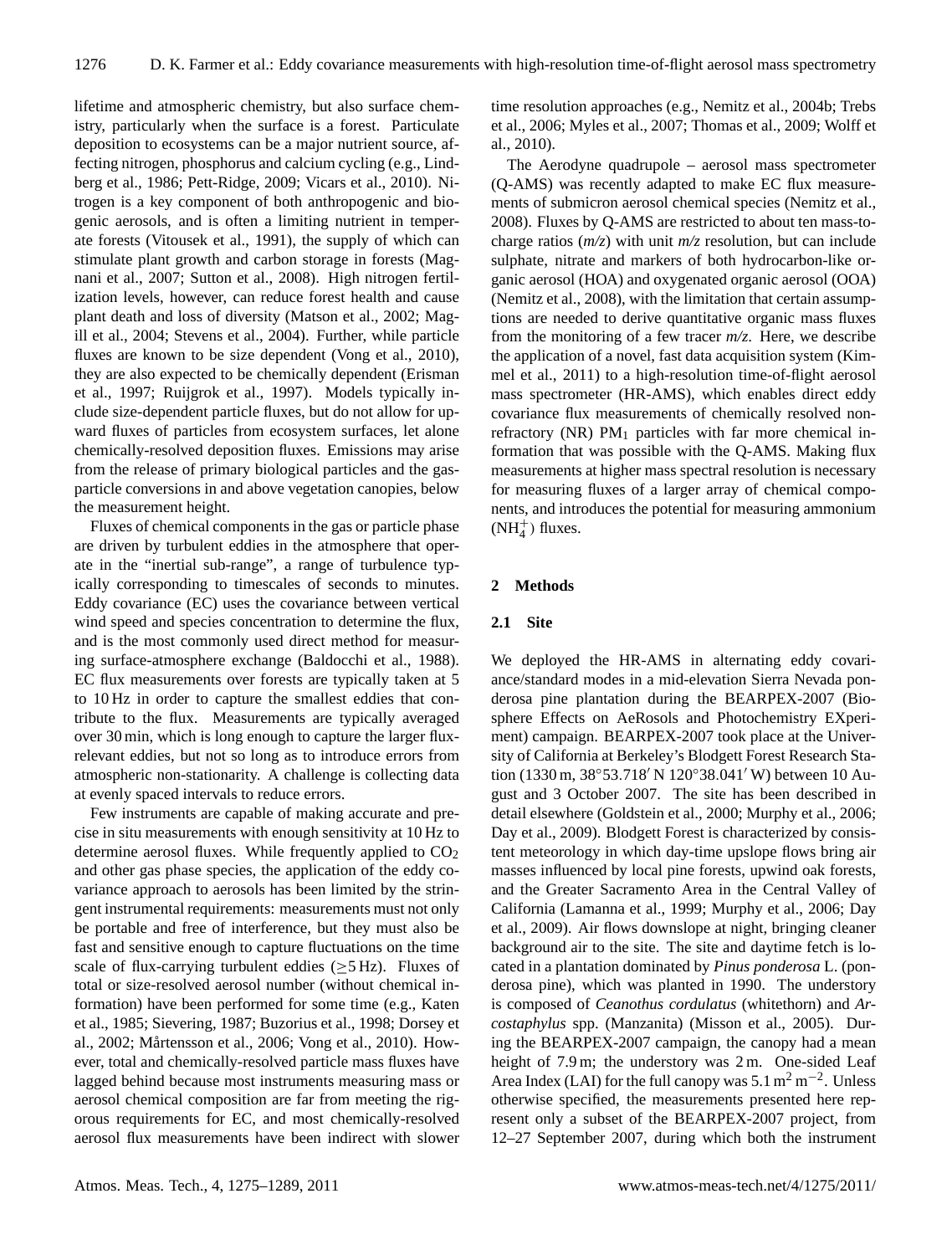performance and meteorology were consistent. The inlet and sonic anemometer were 25 m above the ground at the top of a walk-up tower, while the HR-AMS was located in a temperature-controlled container at the bottom of the tower. The HR-AMS inlet was shared with a scanning mobility particle sizer (SMPS), optical particle counter (OPC), and Dust-Trak; the total flow was controlled by by-pass pumps with critical orifices to be 28.3 Lpm. Flow rates were measured by digital TSI flow meters, and found to be consistent throughout the time period described herein.

# **2.2 Eddy covariance measurements**

The mean vertical turbulent flux  $(F_c)$  crossing the measurement plane over a horizontally homogeneous area (e.g., a forest) is determined as the covariance of vertical wind speed  $(w)$  and a scalar (such as concentration, c, of a chemical species) (Baldocchi et al., 1988),

$$
F_c = \langle w'c' \rangle \tag{1}
$$

The deposition velocity  $(V_{\text{dep}})$  is derived from the flux and mean concentration as

$$
V_{\rm dep} = \frac{-F_c}{\bar{c}}\tag{2}
$$

Vertical wind speed was measured with a sonic anemometer (K-style, Applied Technologies, Inc., Longmont, CO, USA). Particles were sampled adjacent  $\left( < 20 \text{ cm} \right)$  to the sonic anemometer through ∼25 m of copper tubing (1.27 cm OD,  $Re \approx 3500$ ) with a wire mesh screen to avoid insect and debris contamination; residence time in the tubing was ∼4 s. Losses through the sample system were estimated based on flow rates and tube dimensions, and were estimated to be negligible (<5 %) for the size range of the AMS for the BEARPEX conditions. Chemically resolved particle concentrations (non-refractory  $PM<sub>1</sub>$ ) were measured with an Aerodyne High-Resolution Time-of-Flight Aerosol Mass Spectrometer (HR-AMS) (DeCarlo et al., 2006; Canagaratna et al., 2007). The HR-AMS focuses particles in the 50– 1000 nm size range into a narrow beam with an aerodynamic lens. The size range measured by the HR-AMS is determined by the transmission efficiency of the lens, and depends on aerodynamic lens design and operating pressure. However, comparisons between the AMS and other accepted measurements of submicron aerosol typically show good agreement. For example, DeCarlo et al. (2008) show correlations between the AMS and an SMPS with a slope of  $0.98 \pm 0.01$ , suggesting that AMS measurement can be considered nonrefractory  $PM<sub>1</sub>$ . The beam exits the lens into a vacuum chamber. Particle size is measured by modulating the particle beam with a rotating mechanical chopper and determining the particle flight time through the chamber, which is a function of the vacuum aerodynamic particle size. At the end of the particle time-of-flight chamber, particles impact a heated surface (∼600 ◦C) that flash vaporizes non-refractory species. The resultant vapor plume is ionized by electron ionization (EI,  $70 \text{ eV}$ ), and ions are transferred to a timeof-flight mass spectrometer (HTOF, Tofwerk, Switzerland). The HTOF operates in either a shorter flight path V-mode, or longer W-mode. The V-mode has higher signal, and is thus more sensitive, while the W-mode provides mass spectra with twice the resolution.

The acquisition mode of the HR-AMS was alternated every 30-min between a standard field AMS data acquisition mode ("General Alternation Mode", see e.g. Canagaratna et al., 2007) and a new flux data acquisition mode ("Flux Mode"). In the General Alternation Mode, the HR-AMS was alternated between a 2.5 min average of V-mode mass spectra and particle size-segregated data (PToF) and a 2.5 min average of W-mode mass spectra. The *m/z* calibration was performed automatically every 2.5 min during this standard acquisition phase. While in Flux Mode, a novel fast mass spectrometry acquisition system collected particle composition measurements at 5 or 10 Hz. This system is described in detail by Kimmel et al. (2011). Briefly, high-resolution V-mode mass spectra (*m/z* range of 11–428) were acquired with a save rate of 10 Hz without particle size modulation. Mass spectra of the transmitted particle and gas beam were acquired continuously for 29 min. This 29 min dataset was preceded and followed (or "bookended") by 30-s windows of background measurements, in which the particle and gas phase beam was blocked by the mechanical chopper. The difference between the transmitted and averaged background mass spectra was used for flux analysis. The acquisition software forces a time grid based on the computer clock to maintain accurate and precise spacing between the start times of successive measurements. For example, for 10 Hz data collection, the software averaged 92.5 ms of mass spectra, with the remaining 7.5 ms used for transferring the mass spectrum. Note that the measurement was saved even if data could not be both acquired and transferred within the 100 ms window. Saving takes place during the mass spectra averaging for the following datapoint. However, if a measurement could not begin within 0.1 ms of the end of the previous measurement (i.e., transfer took  $>7.5$  ms), it was missed. These missed points were replaced by interpolated values during post-acquisition analysis. Throughout the BEARPEX-2007 field project, this setup typically led to  $<$  0.5 % of the points being missed during a given half-hour. Sonic anemometer data were sent to the HR-AMS computer at 20 Hz via a digital serial port connection. The HR-AMS data acquisition system simultaneously collected wind speed along three axes and temperature on the same time grid as described for mass spectra.

The flux software saved mass spectra at 10 Hz in three formats: (i) complete high-resolution mass spectra, (ii) mass spectra with unit  $m/z$  resolution, and (iii) the total signal within a number of specified high-resolution *m/z* ranges. Both unit *m/z* resolution (ii) and high-resolution (iii) data are determined as the integrated signal within a defined region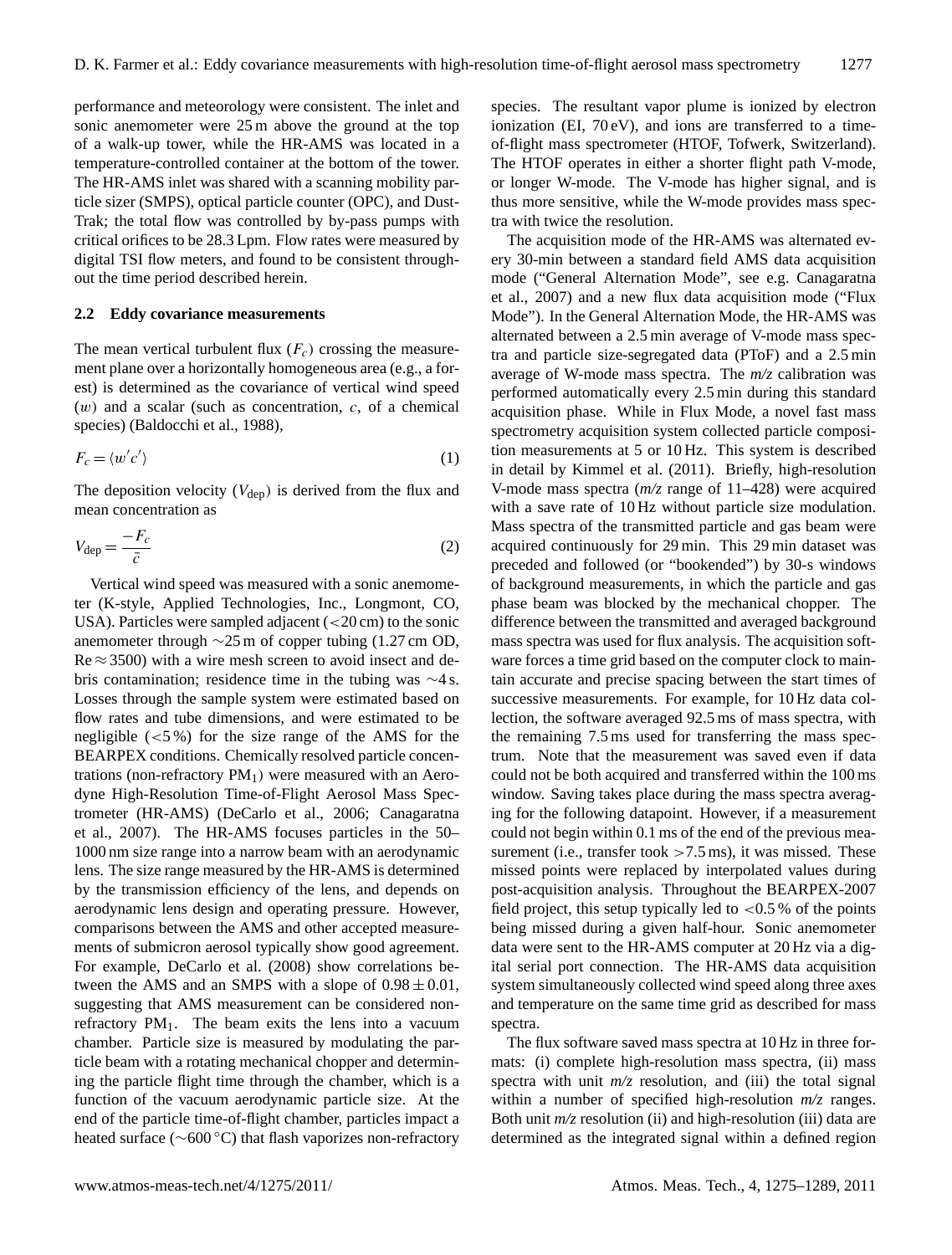of the mass spectrum. The center point of the window for signal summation depends on the ToF-*m/z* calibration. The number of points integrated into a unit *m/z* signal depends on the HTOF resolution, and is always  $\leq m/z$  0.5 of either side of the center (integer) point. For example, the unit *m/z* signal for *m/z* 48 is integrated between *m/z* 47.879 and *m/z* 48.193. High resolution  $m/z$  signals are calculated as the sum of signals within a sub-integer range of *m/z*, typically corresponding to a consistently isolated mass spectrum peak such as  $NH_2^+$ . Hereafter, any reference to a unit resolution  $m/z$  signal will be preceded by "UR" (e.g., UR *m/z* 48 will refer to the unit resolution  $m/z$  48 signal). Any reference to a highresolution *m/z* signal will be preceded by "HR" (e.g., HR  $m/z$  47.9670, or HR SO<sup>+</sup>).

Note that for both unit and high-resolution (UR and HR)  $m/z$  signals, the calibration of ion flight time to  $m/z$  is not re-adjusted during the fast flux data collection, but relies on the assumption that the calibration changes negligibly across the 30-min period. Post-acquisition analysis of raw data confirmed that this assumption was met for all BEARPEX-2007 campaign data, but should be re-confirmed for all applications in other environments, particularly where the instrument is subject to temperature fluctuations.

# **2.3 Aerosol flux approaches**

Operating the HR-AMS in Flux Mode allows us to calculate eddy covariance particle fluxes with three different approaches:

- a. Unit *m/z* resolution (UR) flux, calculated from unit *m/z* signals.
- b. High-resolution (HR) fluxes, calculated from either HR signals that are integrated over a defined window of the mass spectrum (described above), or fitted HR signals, in which the signal for a given ion is calculated from the high-resolution mass spectra by a peak fitting procedure as described elsewhere (e.g., DeCarlo et al., 2006; Müller et al., 2010).
- c. Species fluxes, in which a fragmentation pattern is applied to the mass spectra, sub-dividing UR (or HR) peaks into chemical components before calculating fluxes. This calculation is mathematically identical to the standard AMS data processing that produces, for example, aerosol organic, sulphate, and nitrate concentrations (Allan et al., 2004; Canagaratna et al., 2007).

For example, the aerosol sulphate flux could be determined as the flux of (a) UR  $m/z$  48, (b) HR SO<sup>+</sup> ion (peak centered at  $m/z$  47.9670), or (c) a sum of  $H_xO_yS_z^+$  fragments (Canagaratna et al., 2007). In approach (a), the UR flux assumes that sulphate is the only contributing signal to the flux at UR *m/z* 48. Nemitz et al. (2008) validated this approach for sulphate by comparing flux signals obtained at multiple  $m/z$  thought to be dominated by sulphate. To avoid confusion, we will hereafter refer to ions observed in the mass spectrometer by their chemical formula (e.g.  $SO^+$ ,  $NH_2^+$ ) and chemical species present in aerosol by their complete names (e.g. sulphate, ammonium). Note that all HR fluxes described herein were calculated from HR signals integrated over a defined *m/z* range.

#### **2.4 Calculations**

Particle fluxes are calculated for each of the three approaches (i.e., UR, HR, and species fluxes) following a time lag correction. The time lag between the sonic anemometer and HR-AMS is primarily determined by the flow rate through the inlet tubing. For the BEARPEX-2007 inlet configuration, this was approximately 4 s. A more precise determination of time lag can be made with an autocorrelation analysis (Farmer et al., 2006; Nemitz et al., 2008). Time-lag determination through auto-correlation analysis can lead to flux over-estimation in noisy data limited by counting statistics, because it systematically tries to maximize the flux (Taipale et al., 2010). Thus, we used autocorrelation for a sub-set of UR signals throughout the BEARPEX-2007 datatset to find an average time lag for the data. This single determined lagtime of 3.8 s was then applied universally for all measurements described herein.

Fluxes and deposition velocities are calculated from the signal by Eqs. (1) and (2). Note that the HR-AMS collects signal in (bits  $\times$  ns)/extraction, and the initial flux is calculated via Eq. (1) in (bits  $\times$  ns)/extraction m s<sup>-1</sup>. This is converted to deposition velocity (mm s<sup>-1</sup>) via Eq. (2). The deposition velocities can be reconverted to flux in more typical units of  $\mu$ g m<sup>-2</sup> s<sup>-1</sup> by multiplying by average mass concentrations derived from the standard HR-AMS analysis for either the flux period, or the average from the data collected before and after the half-hour flux measurements. This is mathematically identical to converting every 10 Hz datapoint into a mass concentration from a raw signal and calculating the flux using the mass concentration time series (Nemitz et al., 2008).

Three corrections are applied to the data:

- 1. *Sonic anemometer rotation.* To account for the sonic anemometer not being perfectly level with the ground and for slope effects from the surrounding area, we also apply a two-dimensional rotation to wind speed in the three axes.
- 2. *WPL correction*. The HR-AMS measures particle mass concentrations, rather than mixing ratios; the Webb-Pearman-Leuning (WPL) correction is thus necessary to account for the changes in air density caused by fluctuations in water vapor (Webb et al., 1980). Corrections for density fluctuations due to temperature are typically ignored for flux measurements with long inlet lines as the tubing is expected to dampen temperature fluctuations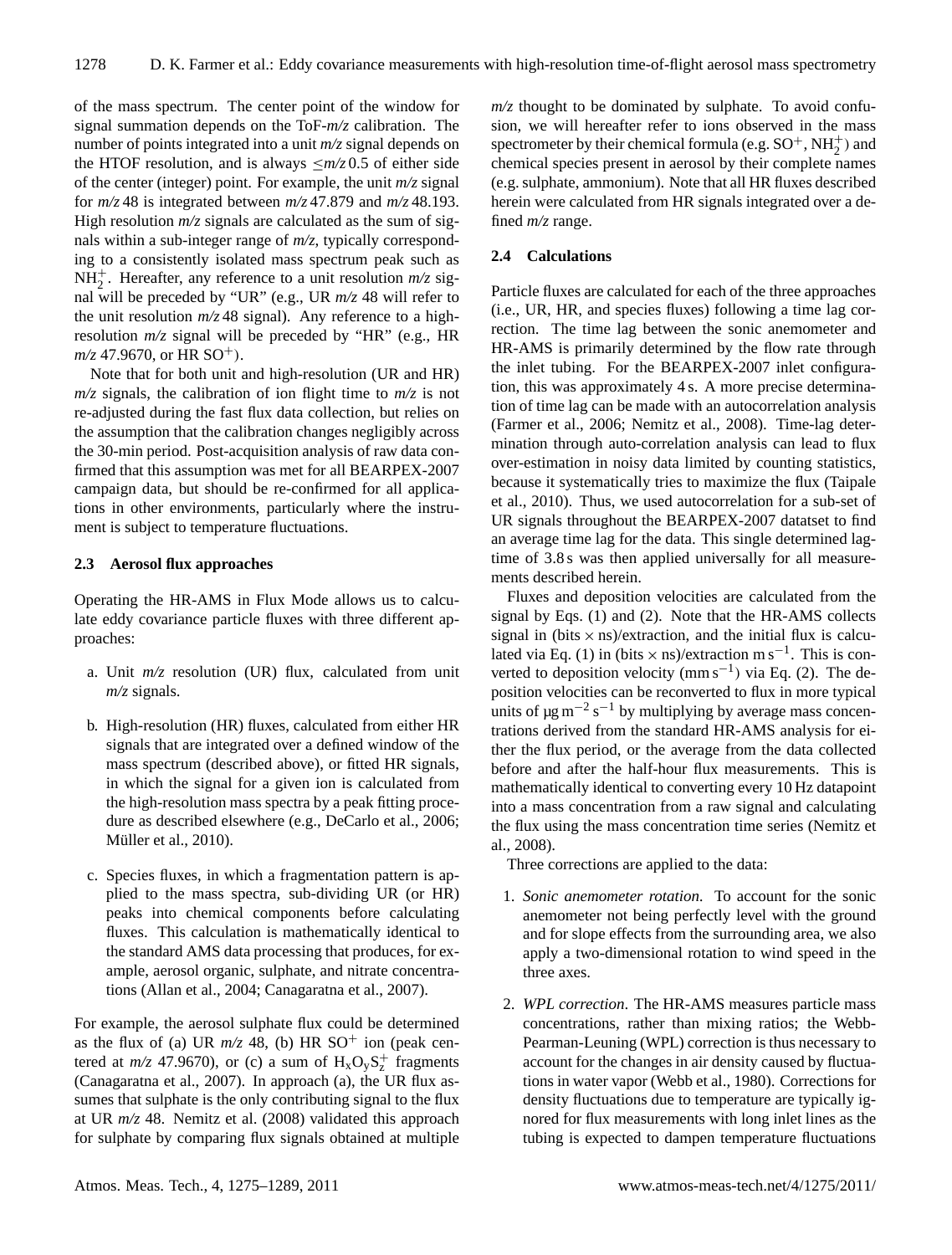(Rannik et al., 1997; Nemitz et al., 2008; Ahlm et al., 2009). For this dataset, the WPL correction is positive (upwards), reducing the total aerosol mass deposition flux by  $\ll 0.1$  %, with an average correction of +0.03 %. In recent studies, inlet lines have typically been dried for aerosol composition measurements, which should remove, or at least reduce, the WPL correction. During BEARPEX-2007, we decided not to dry the inlet because of the low ambient humidity at this site; thus, the WPL correction needs to be considered.

3. *Gas-phase corrections*. The HR-AMS measures both the aerosol- and gas-phases, although the former is enriched by a factor of  $\sim 10^7$  compared with the latter. For concentration measurements, the gas-phase contribution is subtracted from the signal by estimating the average contribution from the air beam signal strength derived at  $m/z$  28 ( $N_2^+$ ) and subtracting the signals due to, for example, oxygen and argon  $(O_2^+, Ar^+)$  (Allan et al., 2004). However, this subtraction does not work for short-term fluctuations. Thus, if a gas-phase molecule has a substantial flux, it may contribute to the observed particle flux (Nemitz et al., 2008). Water and  $CO<sub>2</sub>$  are the most likely candidates for such interference. As described above for the WPL correction, drying the inlet would remove the water flux interference. During BEARPEX-2007, subtracting the water vapor flux increases the total NR-PM<sub>1</sub> flux by less than  $1\%$ , a negligible amount. The water vapor flux would affect flux calculations at UR 16, 17, and 18 (i.e., nominal  $m/z$  dominated by  $O^+$ ,  $OH^+$ , and  $H_2O^+$ ). However, as sulphate and organics also contribute to these three UR signals (Allan et al., 2004; Hogrefe et al., 2004), interpreting the particulate water flux would require deconvolution beyond the scope of this study.

 $CO<sub>2</sub>$  is the other likely gas-phase flux interference.  $CO<sub>2</sub>$ dominantly fragments under EI to UR *m/z* 44 and 28 (Stein, retrieved 5 June 2010) and would thus contribute to the observed organic aerosol flux. This can be corrected by subtracting the observed gas-phase  $CO<sub>2</sub>$  flux, which is commonly measured during field projects, from the UR *m/z* 44 flux signal (or the HR  $CO_2^+$  fragment) taking into account the efficiency with which the HR-AMS detects gas-phase CO<sub>2</sub>, relative to aerosol-derived CO<sub>2</sub><sup>+</sup> (1.9 × 10<sup>-7</sup> during this campaign). The largest gas-phase  $CO<sub>2</sub>$  flux observed during BEARPEX-2007,  $-58 \mu$ mol m<sup>-2</sup> h<sup>-1</sup>, would thus be observed by the HR-AMS as a flux of  $-0.07$  ng m<sup>-2</sup> s<sup>-1</sup>. The gas-phase  $CO<sub>2</sub>$  correction is, on average,  $-0.4\%$  for the aerosol flux at UR *m/z* 44, a negligible correction for the total NR-P $M_1$  mass flux. While the correction ranges between −98 and +55 %, the extremes occur rarely, and only when the observed UR *m/z* 44 flux is near zero and below its detection limit.



**Fig. 1.** A complete 30 min flux cycle of vertical wind speed and the UR *m/z* 46 signal acquired at 10 Hz between 16:00:–16:30 PST, 7 September 2007. The first and final 30 s represent the gas + background signal, while the intervening 29 min represent the aerosol + gas + background transmitted signal. The black line is the 100 point (10 s) running mean.

#### **3 Constraints on particle fluxes by HR-AMS**

To quantify the ability of the HR-AMS to measure chemically-resolved aerosol fluxes, we use three approaches: (i) spectral analysis to demonstrate that the HR-AMS meets the instrumental requirements for eddy covariance flux measurements (Sect. 3.1); (ii) quantitative constraints on uncertainty for both individual flux measurements and the entire dataset (Sect. 3.2); and (iii) internal comparisons (Sect. 3.3) to demonstrate that HR-AMS UMR and HR fragment fluxes accurately describe the fluxes of given aerosol chemical components.

#### **3.1 Instrument time response**

As described above, instruments used for eddy covariance flux measurements must be both fast and sensitive. Further, the stationarity requirement specifies that concentration measurements must not vary within the time-scale of the analysis (Kaimal et al., 1994). Figure 1 shows that the fast time resolution (10 Hz) HR-AMS particle signal is clearly distinguishable over instrument background, evidenced by comparing the background (first and last 30 s for a given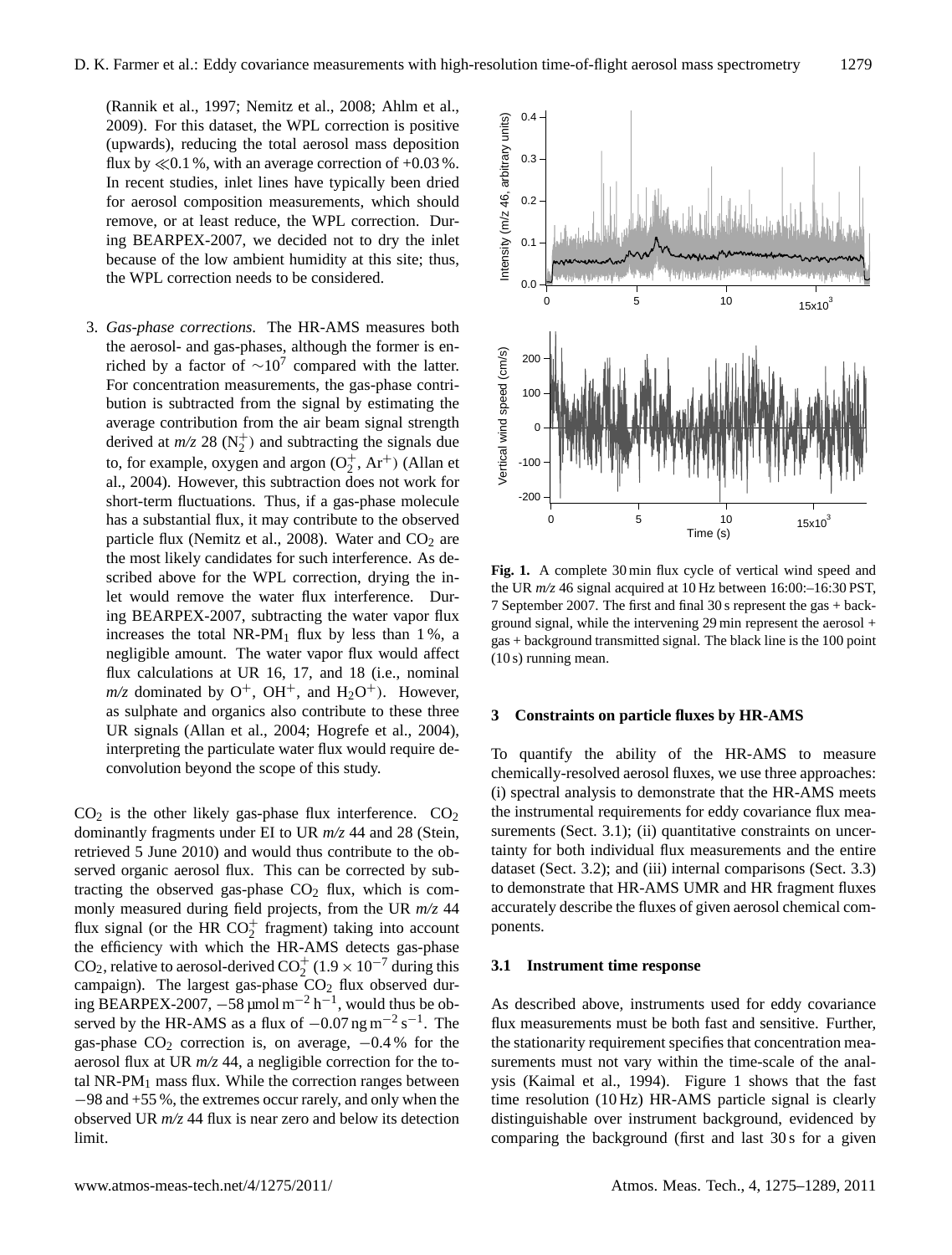

**Fig. 2.** The particle and gas phase mass spectrum (NO<sub>3</sub>-eq. μg m<sup>-3</sup>, indicating that the data is unadjusted for potential differences in ionization efficiencies between nitrate and other components, Jimenez et al., 2003) was taken on 7 September 2007 and calculated from a 0.0925 s average of ambient data collected in the transmitted (aerosol + gas + AMS background) minus the average gas + AMS background mass spectra. The insets show the mass spectrum around *m/z* 16, 39, 43, 48 and 55.

flux period) and transmitted (continuous 29 min) time periods. Composition changes were visible, though rarely occurred over rapid timescales within the 30-min flux measurement periods during the BEARPEX-2007 campaign due to the site's remoteness and consistent meteorology. Thus the eddy covariance requirements for stationarity were typically met. Further, individual high resolution mass spectra show clear peaks above the noise (Fig. 2). However, the observation of mass spectral signal above the noise does not demonstrate that the HR-AMS measurements are sensitive enough to measure fluxes over forests. An additional diagnostic tool for EC measurements is spectral analysis. Figure 3 shows a typical frequency-multiplied co-spectrum obtained from the covariance between the vertical velocity  $(w)$ and the HR-AMS signal for a single flux measurement – in this case, the HR  $NH<sub>2</sub><sup>+</sup>$  fragment taken between 16:00– 16:30 PST, 7 September 2007. Both the frequency-binned average and the entire set of 10 Hz observations are included. The frequency-binned data exhibit a (frequency)<sup> $-4/3$ </sup> response between 0.005 and 2.5 Hz. This frequency response is characteristic of the inertial sub-range as predicted from dimensional analysis through the Kolmogorov theory (Kaimal et al., 1994). The inertial sub-range is an intermediate range of turbulent scales characterized by energetic equilibrium; measurements should encompass this sub-range of



**Fig. 3.** Frequency-multiplied, normalized co-spectrum as a function of dimensionless frequency of the HR  $NH<sub>2</sub><sup>+</sup>$  fragment for a single half hour, acquired at 10 Hz between 16:00-16:30 PST, 7 September 2007. The data presented are binned averages of the entire cospectrum, including both positive and negative points. Binned points that were averaged to be positive are indicated by open circles, while those averaged to be negative are indicated by filled circles. As the average  $NH_3^+$  flux is downwards, negative points dominate the co-spectrum. The dashed black line follows the −4/3 slope characteristic of the inertial turbulence sub-range.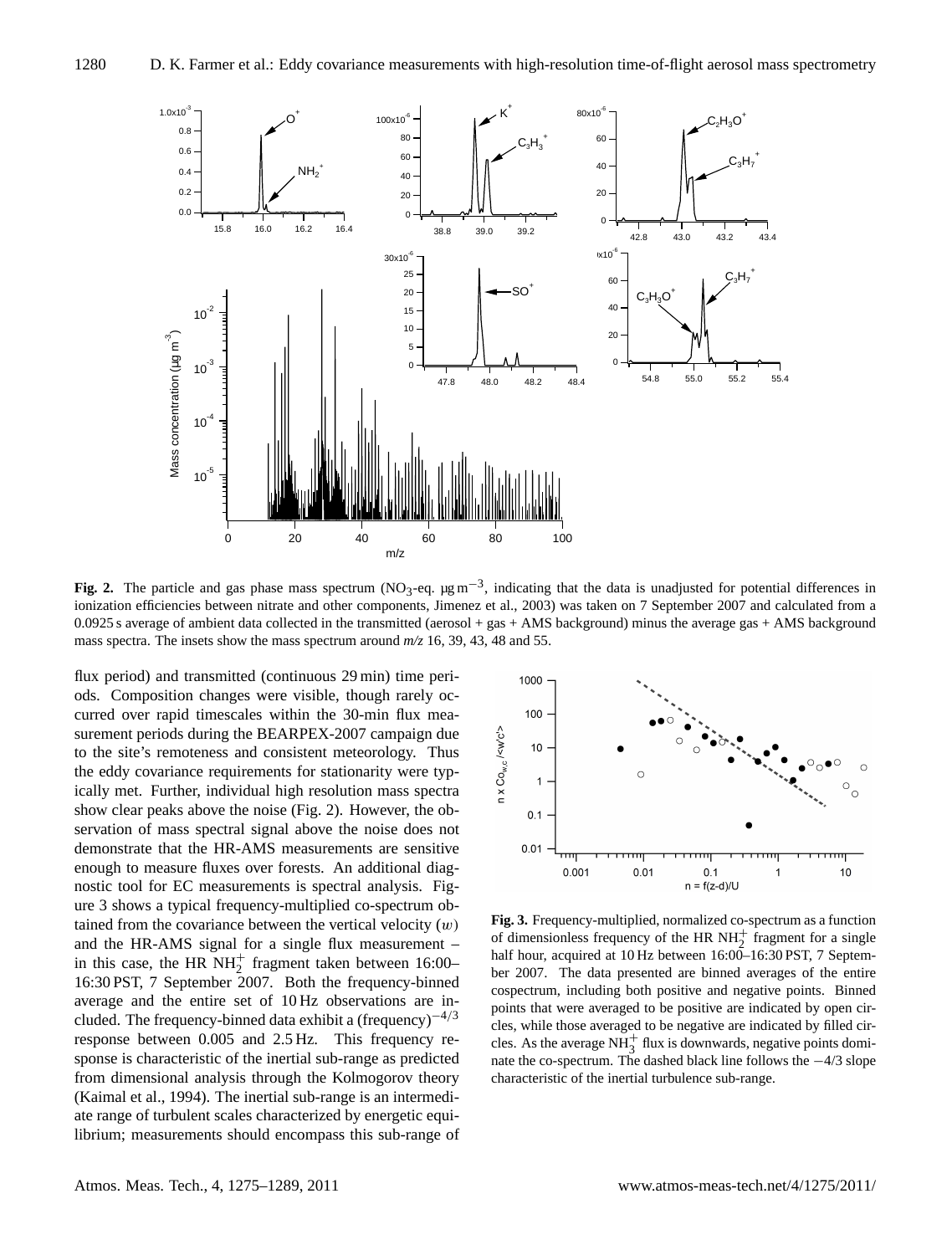turbulence for accurate eddy covariance fluxes. Deviations from this frequency response trend towards a steeper slope at higher frequencies would be evidence of "spectral attenuation", or underestimation of fluxes due to either damping of high-frequency signals within the sampling lines or slow instrument response. Such deviations are not observed in Fig. 3, nor in most daytime BEARPEX-2007 HR-AMS cospectra, indicating that the turbulent inlet flow minimized attenuation and that the instrument response is sufficiently fast.

Co-spectra are often used in eddy covariance analysis to determine whether flux measurements were averaged over long enough periods of time to capture all flux-carrying eddies. Figure 3 shows that the low-frequency eddies  $\epsilon$  (<0.004 Hz, corresponding to a spatial scale >750 m for a wind speed of  $3 \text{ m s}^{-1}$ ) may still contribute some flux signal and that averaging for longer than 29 minutes may cause a slight increase in the flux. However, as described in Nemitz et al. (2008) for similar Q-AMS co-spectra, this slight increase in flux would be captured at the expense of longer averaging times and a potential lack of stationarity.

#### **3.2 Detection limits and uncertainty**

Several sources contribute to the uncertainty of a single flux measurements. Instrument noise causes random errors. Attenuation from air flow smearing in the sample tubing and the distance between the aerosol inlet and sonic anemometer can cause underestimates of flux, and are thus systematic errors. However, as described by Nemitz et al. (2008), because a small number of particles are sampled during a 100 ms measurement period, and, unlike for gas-phase molecules, this number or particles is not necessarily continuous; thus, particle flux measurements are typically limited by particle counting statistics (Nemitz et al., 2008; Pryor et al., 2008). Further, particle size affects the flux measurement, as larger particles are fewer in number, but carry the majority of the total particle mass: Jimenez et al. (2003) reported that 2 % of the particle number represented 50 % of the submicron particle mass for an ambient dataset in Massachusetts, USA. Such large particles appear as spikes in a fast time series (e.g., Fig. 1). As they contribute real flux, these large particles generally should not be removed by the de-spiking routines commonly used for gas-phase flux measurements (Nemitz et al., 2008). As described in Wienhold et al. (1995), the uncertainty of a single flux measurement can be derived from the baseline fluctuation in the cross correlation function between vertical wind speed and the scalar of interest, calculated with lag times significantly longer than the delay time. This provides an alternative empirical measurement of the detection limit, which should represent a more comprehensive definition of uncertainty. We calculated the precision, and thus detection limit (DL), of a single flux measurement to be  $3 \times \sigma_{F \text{lag}}$ , where  $\sigma_{F \text{lag}}$  is the standard deviation of the fluxes calculated with lagtimes offset by between 50 and 80 s. For example, this metric provided a

relative error (1 $\sigma$ ) of the high resolution NH<sub>2</sub><sup>+</sup> fragment of 60 %, or 0.49 ng m<sup>-2</sup> s<sup>-1</sup>, for the single flux measurement taken between 16:00–16:30 PST, 7 September 2007. The median  $1\sigma$  relative error for the complete ensemble of HR  $NH_3^+$  fluxes from BEARPEX-2007 was 62 % (mode 20 %), corresponding to a median DL of  $\pm 0.42$  ng m<sup>-2</sup> s<sup>-1</sup>. Relative errors for BEARPEX-2007 HR NH<sub>2</sub><sup>+</sup> fluxes were similar (median 65 %, mode 35 %), corresponding to median DL of  $\pm$ 0.43 ng m<sup>-2</sup> s<sup>-1</sup>. Thus, during this campaign, the typical single half-hour flux measurement for the ammonium fragments was below the detection limit, and averages of multiple points must be used for scientific interpretation.

In contrast, fluxes of UR *m/z* fluxes dominated by nitrate or sulphate such as UR  $m/z$  46 (mostly NO<sub>2</sub><sup>+</sup> from nitrate) and UR  $m/z$  64 (mostly  $SO_2^+$  from sulphate) have much smaller relative errors and lower detection limits. For example, the relative error for a single flux measurement at UR *m/z* 46 (12:00–12:30 PST, 15 September 2007) is 18%, corresponding to a  $3\sigma$  detection limit for an individual 30-min nitrate flux measurement via the UR 46 signal of  $\pm 0.56$  ng m<sup>-2</sup> s<sup>-1</sup>, smaller in magnitude than the observed flux of  $-1.04$  ng m<sup>-2</sup> s<sup>-1</sup>. Sulphate fluxes derived from UR *m/z* 64 during the BEARPEX-2007 campaign had median  $1\sigma$  relative errors of 60% (20% mode). However, the DL for UR 64 fluctuated between 0.05–6.4 ng m<sup>-2</sup> s<sup>-1</sup>, with a median value of  $1.15$  ng m<sup>-2</sup> s<sup>-1</sup> (mode 0.4, mean  $1.49$  ng m<sup>-2</sup> s<sup>-1</sup>). The particle flux errors as derived by this lagged covariance approach increase with the magnitude of the flux, although they do not result in a constant relative error. Flux errors increase with wind speed and friction velocity, and the rate of increase is greater at higher wind speeds  $(>2 \text{ m s}^{-1})$ . The behavior of the particle flux errors suggests that larger wind speeds, which increase mixing between the forest canopy and atmosphere increase particle emission and deposition and its associated uncertainty. Similarly, the DL is larger during the daytime than nighttime for UR *m/z* 64. These findings are consistent with theoretical considerations that show that during windier/more turbulent conditions, a concentration measurement needs to be more precise to resolve the same flux. For example, Fairall (1984) showed that the error in  $V<sub>d</sub>$  increases with increasing standard deviation in vertical wind speed  $(\sigma_w)$ . Rowe et al. (2011) demonstrated that sensor resolution requirements increase with  $u_*$  and instability. The error considered here is the error in determining the correct local co-variance between  $c$  and  $w$ . Additional error is introduced in that the local flux detected during a 29-min period at a single position may not be statistically representative of the average flux over the surface – i.e., the assumption of horizontal homogeneity is not met. Even two "perfect" eddy-covariance flux measurement systems would therefore not derive the same flux and this error decreases with increasing turbulence (e.g., Hollinger et al., 2005; Nemitz et al., 2009b and references therein).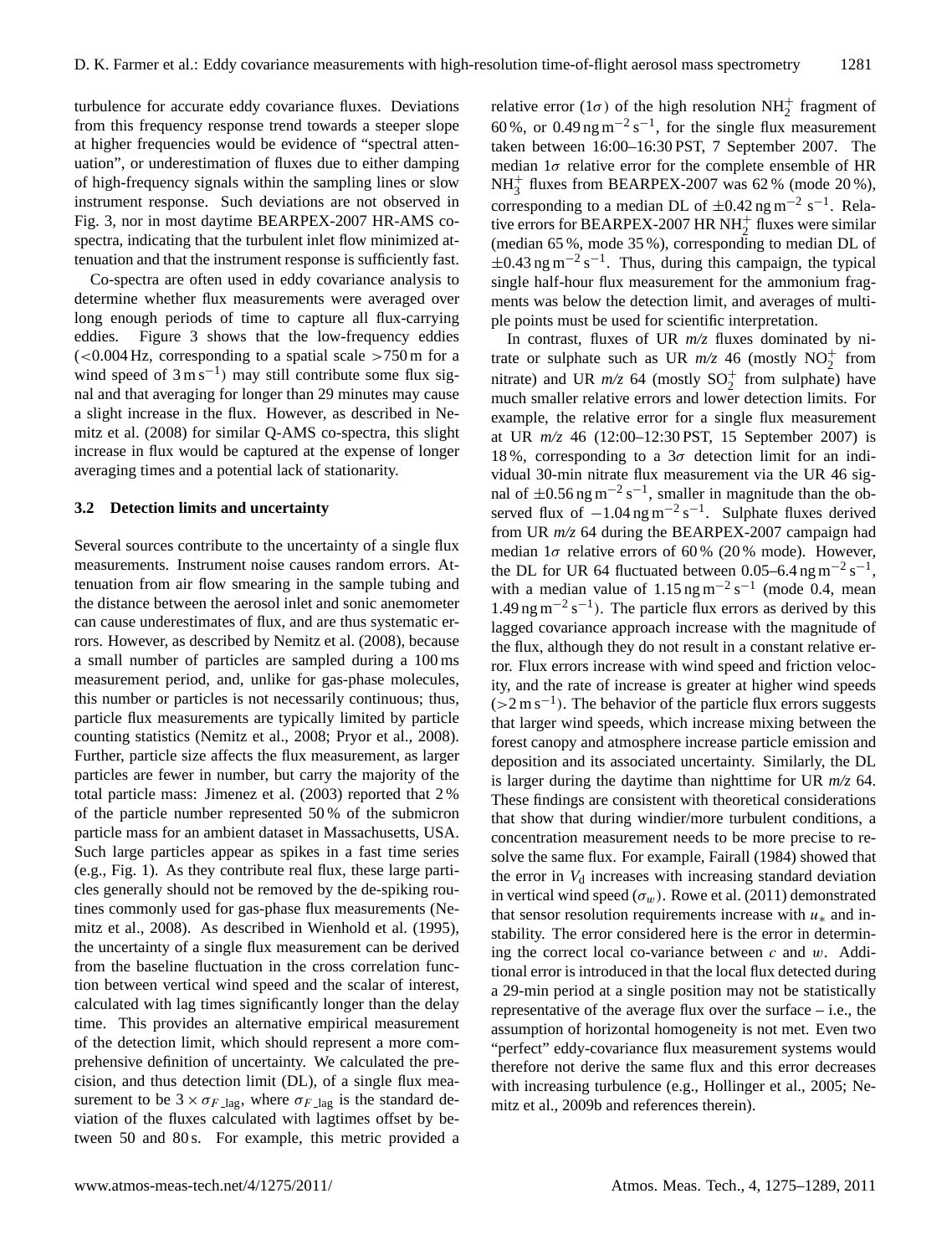

**Fig. 4.** Comparisons of mean mass concentration (or signal), flux and deposition velocity for sulphate-dominated UR *m/z* 48 and 64 **(a–c)** and high resolution fragments  $NH_2^+$  and  $NH_3^+$  (d–f). Linear regressions are calculated with a weighted robust regression to account for uncertainties in both x and y directions, with the exception of ammonium deposition velocity **(f)**, for which we use a weighted orthogonal distance regression.

#### **3.3 Internal comparisons and validation**

We use internal comparisons to determine whether UR *m/z* particle fluxes are appropriate proxies for a species flux. UR  $m/z$  particle fluxes have the advantage over species fluxes of being less computationally expensive. Thus, we compare UR *m/z* particle fluxes for *m/z* dominated by nitrate, sulphate, or organic ions. For example, in terms of the concentration measurements, UR  $m/z$  48 is dominated by SO<sup>+</sup>, while UR  $m/z$  64 is dominated by  $SO_2^+$ . To determine whether the flux at these two nominal masses can be used as a proxy for the sulphate flux, we compare the UR *m/z* signals, fluxes and deposition velocities (Fig. 4a–c). Because there are errors associated with values for both *m/z*'s, the linear regression analysis uses a robust regression based on absolute deviations on both coordinates. For mass concentrations, we use the standard deviation of observed mass concentrations within a given half-hour measurement period as weights for each datapoint in the regression. For the fluxes, we calculated uncertainties for a single measurement with the lagged covariance approach (Sect. 3.2). Uncertainties for individual deposition velocity measurements were calculated following error propagation from the flux and concentration uncertainties. The signals are linearly correlated with a slope depending on the fragmentation of sulphate in the AMS; Fig. 4a shows that ambient sulphate fragments to  $SO_2^+$  in a slightly larger fraction than to  $SO^+$ . Similarly, the two UR fluxes are linearly correlated, with a slope representative of the different contributions to the fluxes of the two fragments (Fig. 4b). Note that removing the two outlying points improves the correlation ( $r^2$  = 0.80), but does not change the slope or intercept. This correlation is consistent with the signals at UR *m/z* 48 and 64 being controlled by the same mechanisms, providing evidence that both UR *m/z* signals are dominated by sulphate. While the magnitude of both the signals and fluxes are not necessarily the same due to fragmentation patterns, the deposition velocity (Fig. 4c) should represent the overall sulphate deposition. In the absence of additional peaks in high resolution data indicating potential interferences, a non-unity slope can be interpreted as an upper estimate for the uncertainty in sulphate deposition velocity. Thus, the slope of 0.90 suggests that the mean deposition velocity calculated from a single sulphate fragment has a potential bias of ∼10 %.

Unlike the sulphate-derived  $SO^+$  and  $SO_2^+$  signals at UR *m/z* 48 and 64, which generally only have much smaller contributions from organic species, particulate ammonium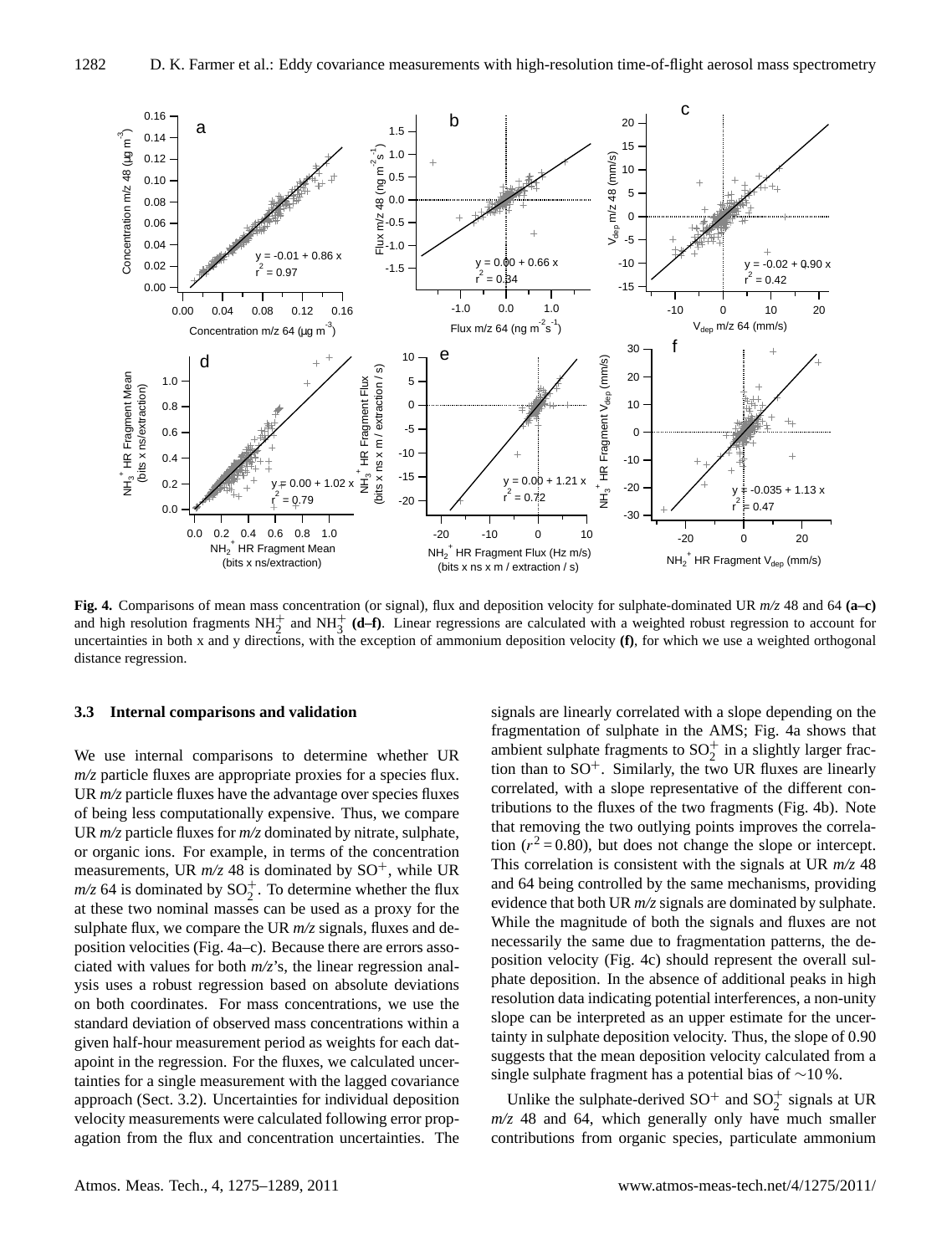

**Fig. 5.** Diurnal cycles (local time, PDT) for mass concentrations of total NR-PM<sub>1</sub> and the organic, ammonium, nitrate, sulphate, and chloride components for the entire BEARPEX-2007 campaign (18 August 2007–2 October 2007). Hourly means and medians are shown in black diamonds and grey circles, respectively; grey lines indicate the 25th and 75th percentiles.

dominantly fragments to  $NH<sup>+</sup>$ ,  $NH<sub>2</sub><sup>+</sup>$  and  $NH<sub>3</sub><sup>+</sup>$ , which overlap in the UR mass spectrum with  $CH_3^+$ ,  $O^+$  and  $OH^+$  at  $m/z$  15, 16 and 17, respectively (e.g. inset, Fig. 2). The  $O<sup>+</sup>$  and  $OH<sup>+</sup>$  fragments are typically much larger than the ammonium fragments in the mass spectrometer background (due to residual H<sub>2</sub>O); both particulate and gas-phase H<sub>2</sub>O also contribute to the transmitted signal. The  $CH<sub>3</sub><sup>+</sup>$  aerosol fragment is of similar magnitude to  $NH<sup>+</sup>$ . Thus quantification of ammonium fluxes at unit mass resolution is particularly difficult. In standard UR AMS concentration data, this is typically dealt with by use of the fragmentation table (Allan et al., 2004), and accepting a higher level of noise for ammonium than other species (e.g., DeCarlo et al., 2006). However, because fluxes can have both negative and positive components, and can change in both magnitude and direction throughout the day, creation of a separate, robust fragmentation table for fluxes is difficult. While the calculation of "species fluxes" through application of the standard fragmentation table to every 0.1 s measurement point is as valid as its application to routine HR-AMS data analysis, it is not only computationally expensive, but also can result in large uncertainties where a flux is calculated from a UR  $m/z$  that is subject to a large gas-phase correction: small absolute random noise in the air beam signal will induce large relative noise for the aerosol mass derived from these peaks. In contrast, the increased resolution of the HR-AMS allows for the mass spectral separation of these interferences and creates the potential to measure particulate ammonium fluxes. Figure 4d–f show the correlation in signal, flux and deposition velocity for HR NH<sup>+</sup><sub>2</sub> and NH<sup>+</sup><sub>3</sub> ions, integrated

between *m/z* 16.010–16.040 and *m/z* 17.020–17.050, respectively. The near-unity slope for mean signals (Fig. 4d) indicates that ammonium is fragmented in the instrument to these ions nearly equally, as typically observed for the AMS (Allan et al., 2004). The values for  $r^2$  for fluxes and deposition velocities between the two HR  $NH_{x}^{+}$  fragments are 0.72 and 0.47, respectively, providing evidence that the concentrations and fluxes for the two HR fragments are likely derived from the same source. This is different from the correlation between the corresponding UR *m/z* signals (not shown): while the signals for  $m/z$  16 and 17 are linearly correlated, the fluxes are not correlated ( $r^2 = 0.09$ ). Thus, while the signals and fluxes of the HR fragments are specific to the exact fragment (e.g., the  $NH_2^+$  ion), we consider the deposition velocity for either of the HR fragments to be representative of total particulate-ammonium. The difference between deposition velocities derived from the two HR fragments is reflected in the slope of the regression line (Fig. 4f, 1.13), suggesting an uncertainty in the average ammonium deposition velocity derived from each fragment of up to 13 %, although the uncertainty is much larger ( $\sim$ 65 %) for individual 30-min fluxes, as described above.

#### **4 Observations**

NR-PM<sub>1</sub> mass concentrations were, on average,  $4(\pm 2,$ s.d.)  $\mu$ g m<sup>-3</sup> during the BEARPEX-2007 project (Fig. 5). As expected for a forested field site downwind of urban sources, organic aerosol dominated NR-PM<sup>1</sup> at Blodgett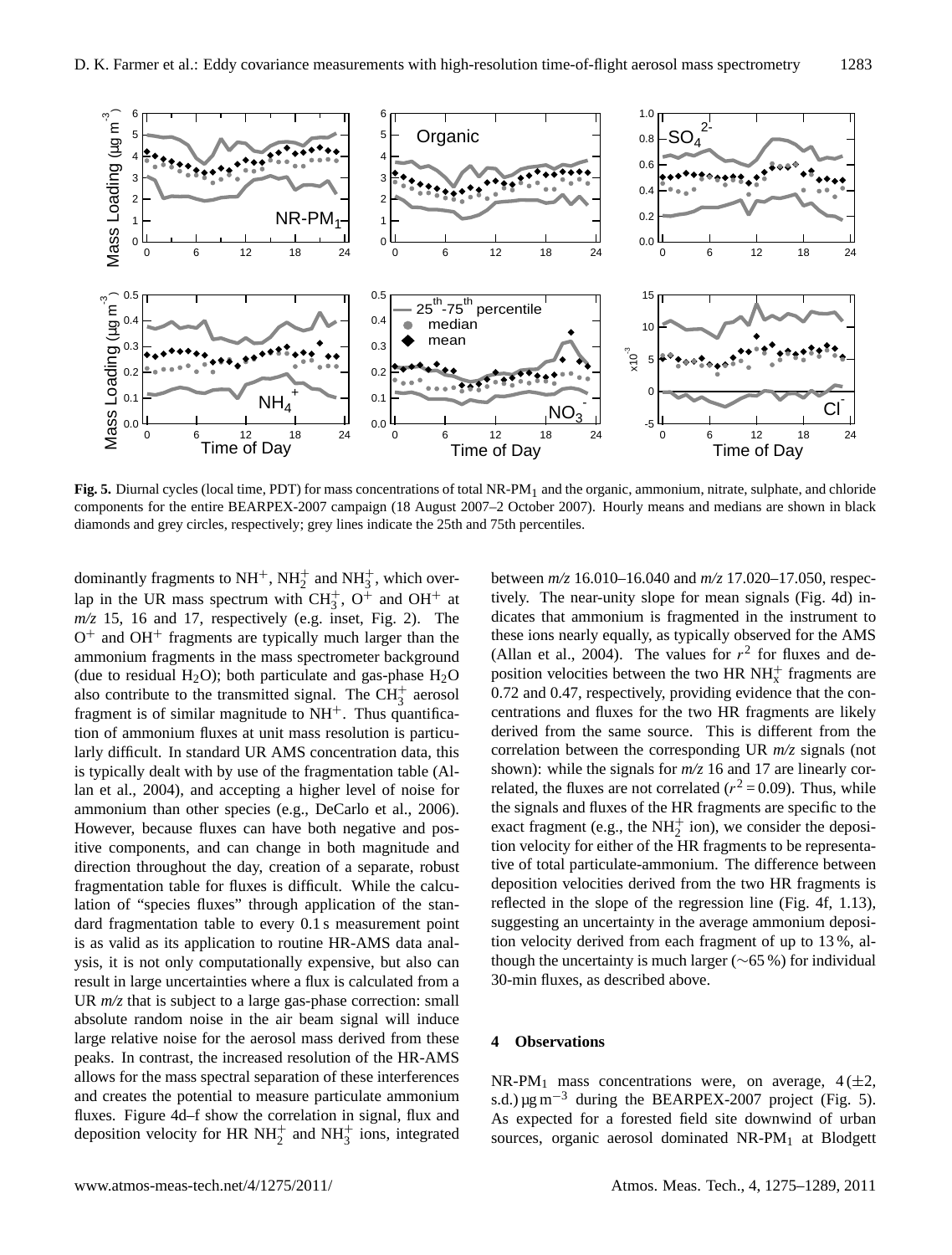

**Fig. 6.** Diurnal cycles (local time, PDT) of mass concentrations, fluxes and deposition velocities of total NR-PM<sub>1</sub> mass from flux data for 13–27 September 2007. Uncertainties are taken as the standard error of the mean for each time bin.

Forest, contributing 70 %  $(\pm 10\%, \text{s.d.})$  of the mass on average. Diurnal cycles of aerosol components (Fig. 5) were consistent with the regular pattern in meteorology typically observed in the region (Murphy et al., 2006). Total NR-PM<sup>1</sup> concentration was lowest in the early morning and increased both in the mid-morning due to arrival of plumes from the upwind oak forest, and mid-afternoon due to the arrival of urban-influenced air masses from the Greater Sacramento Area. Similar diurnal patterns were observed for organic and nitrate components. Ammonium and sulphate were lowest at  $\sim$ 11:00 PST, consistent with previous VOC and NO<sub>x</sub> measurements that indicate that morning air was dominated by biogenic emissions and less influenced by the agricultural or combustion sources that tend to play a larger role later in the day (Lamanna et al., 1999; Day et al., 2009).

A detailed presentation and analysis of particle fluxes is beyond the scope of this manuscript, but diurnal observations for both total aerosol and ammonium from HR  $NH<sub>2</sub><sup>+</sup>$  are presented in Figs. 6 and 7, respectively. On average, deposition of both total  $NR-PM_1$  and submicron ammonium were



**Fig. 7.** Diurnal cycles (local time, PDT) of mass concentrations, fluxes and deposition velocities of particulate ammonium, as calculated from the NH<sup>+</sup><sub>2</sub> HR fragment from fast, flux data for 13– 27 September 2007. Uncertainties are taken as the standard error of the mean for each time bin.

observed, with maximum deposition velocities occurring in the late morning. Note that total  $NR-PM_1$  fluxes were calculated as the sum of species fluxes. Deposition velocities for a given subset of data are derived from the negative slope of flux as a function of mass concentration. From the slope of flux versus mass concentration for noon-time data, the magnitude of the NH<sup>+</sup><sub>2</sub> fragment deposition  $(1.9 \pm 0.7 \text{ mm s}^{-1})$ is within the uncertainty of total  $PM<sub>1</sub>$  deposition velocities  $(2.05 \pm 0.04 \text{ mm s}^{-1}).$ 

### **5 Discussion**

# **5.1 HR-AMS eddy covariance fluxes**

In this manuscript, we presented three approaches to defining fluxes: UR *m/z*, HR and species fluxes. Each of these approaches makes assumptions. The UR *m/z* flux gives a combined flux signal comprised of individual contributions from each ion present at the mass, which may have fluxes of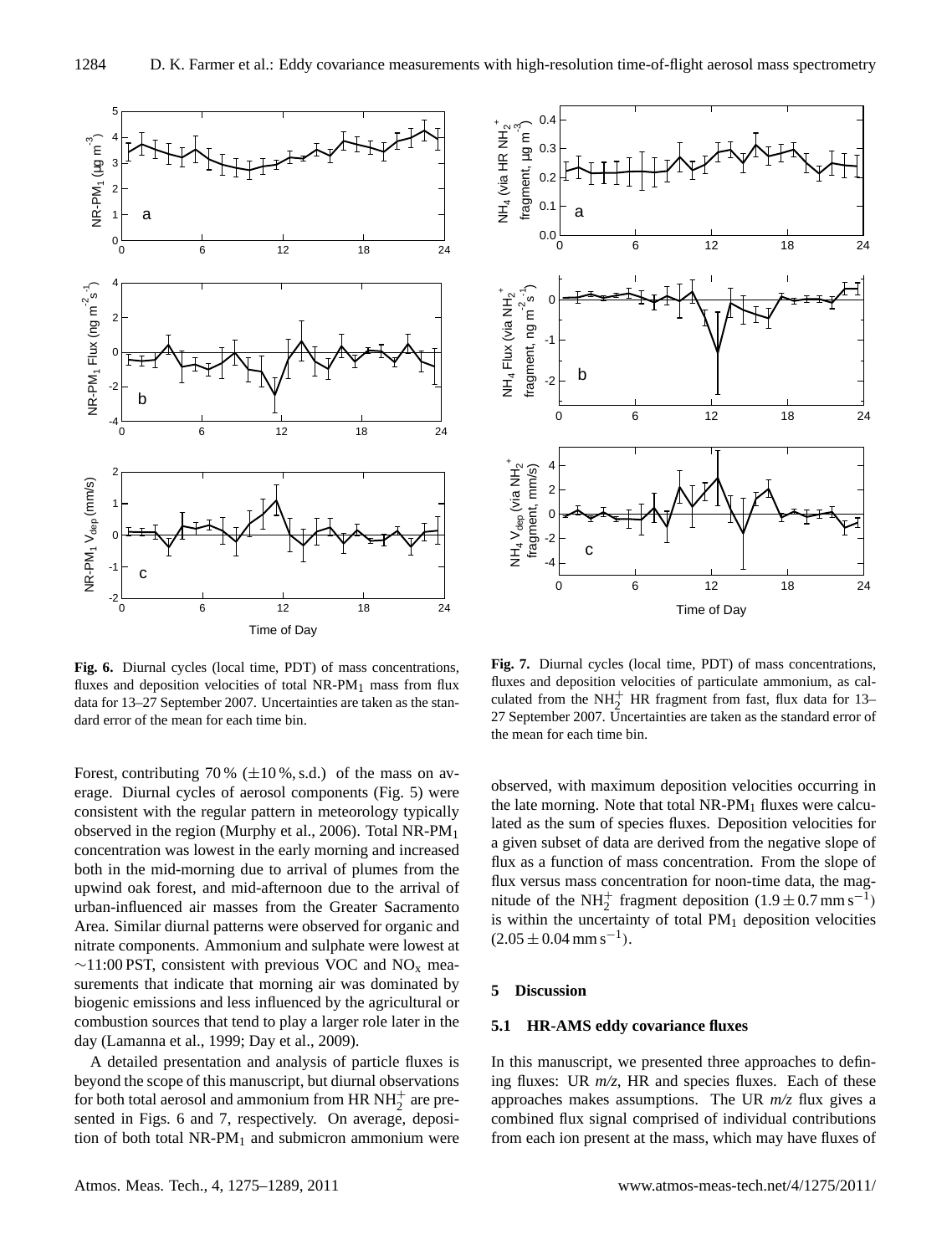

Fig. 8. The acid balance for NR-PM<sub>1</sub> aerosol: comparison of concentrations and fluxes for cations (ammonium) versus anions (sulphate, nitrate, chloride). The solid lines are the robust regression fits. Note that the regression for cation and anion concentrations forces a zero intercept because the zero of these components are verified by periods in which ambient air is sampled through a total particle filter, and should not have an offset with respect to each other.

different magnitudes and signs. The contribution of different ions to the flux of a given UR *m/z* is not necessarily equivalent to the contribution of those ions to the signal, or mass, at that *m/z*. Comparing fluxes and concentrations for two UR *m/z* attributed to the same chemical component provides validation of this approach. HR fluxes rely on the integration of data points within a defined *m/z* window, and require either that fragments are isolated from a parent peak, as is the case for  $NH_2^+$  (inset, Fig. 2), or that the peak can be clearly distinguished in fast mass spectra by use of a fitting routine. Species fluxes share the same set of caveats as mass concentrations (Canagaratna et al., 2007), along with the additional uncertainties of correcting for gas-phase contributions. Validation of the fluxes using correlations of fluxes calculated from several ions or *m/z* as described here (Fig. 4) provides additional insight on interpreting fluxes, and is highly recommended for future studies.

It is important to realize that HR-AMS fluxes are subject to the same interpretation uncertainties as standard AMS mass concentrations calculated by well-established routines (e.g., Canagaratna et al., 2007). In particular, the sulphate, nitrate and ammonium fluxes are not necessarily due to pure inorganic components. Organic sulphates are known to fragment to inorganic  $H_x SO_y^+$  ions indistinguishably from inorganic ammonium sulphate (Farmer et al., 2010). Organic nitrates fragment to  $NO_x^+$  ions slightly differently from ammonium nitrate, but not so differently as to enable easy quantification given variations in the organic nitrate fragmentation and potential contributions from mineral nitrates and possibly nitrites. Thus HR-AMS derived sulphate and nitrate fluxes must be considered the sum of both organic and inorganic components (Farmer et al., 2010). The  $\text{CH}_3\text{SO}_2^+$ HR fragment may help to separate organic sulphate and organic sulfonic acid contributions from inorganic sulphate.

Additionally, amines and other reduced organic nitrogen components of aerosol may produce  $NH<sub>2</sub><sup>+</sup>$  and  $NH<sub>3</sub><sup>+</sup>$  fragments (Sun and Zhang, 2011) that may contribute to the observed particulate ammonium fluxes derived from HR fragments.

Further, in interpreting these HR-AMS fluxes, it is important to realize that aerosol chemical components (e.g. nitrate) may be affected by chemistry and changes in the gas/aerosol partitioning (e.g., photochemistry, uptake on aerosol surfaces, evaporation to or condensation from the gas phase). As a result, the flux observed at the measurement height will not only represent the surface flux, but will also include any chemical sources and sinks below the measurement height. In addition, the fluxes are derived from the aerosol mass within a certain size-range, which may not be a conserved parameter where the aerosol size changes beyond the upper or lower size cut-off during vertical transport. By integrating over the total accumulation mode mass of the chemical components, the HR-AMS is relatively insensitive to changes in size distribution within the instrument's submicron range, and we can generally consider the HR-AMS flux measurement to be insensitive to artifacts due to the small changes in submicron particle size caused by evaporation/condensational growth, which have been found to affect the measurement of size-segregated particle number fluxes within individual accumulation mode size bins or fluxes of total particle number above a specified cutoff (e.g., Nemitz et al., 2004a, 2009a; Vong et al., 2010). Under some conditions, however, vertical gradients in particle growth in or out of the AMS-observable size range due to water uptake or changes in gas/aerosol partitioning with condensable chemical species could, however, cause an artifact. More detailed analyses are required to parse out such effects on surface flux measurements, and will be pursued in future manuscripts.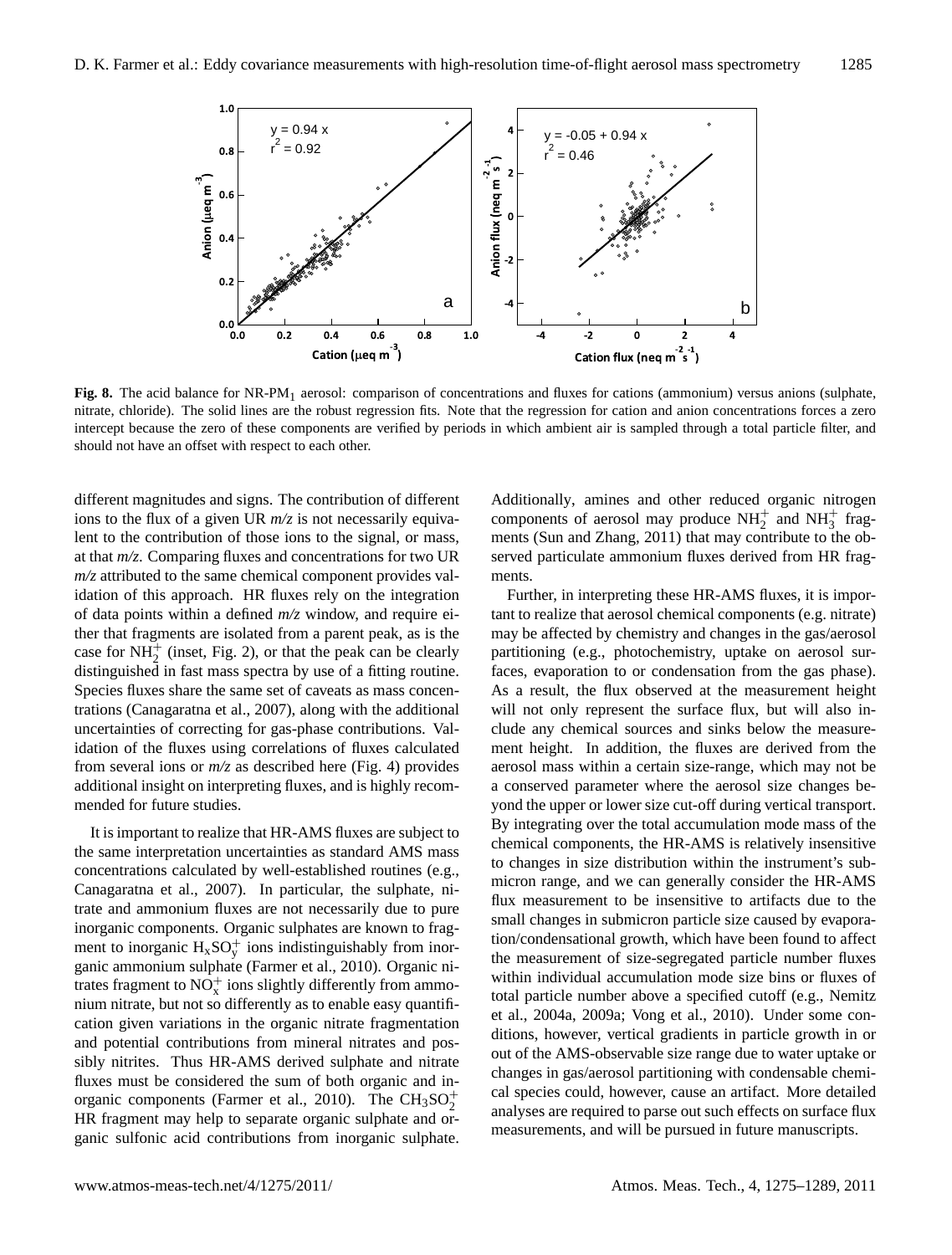#### **5.2 BEARPEX-2007 and ammonium deposition**

We observed deposition of NR-PM<sub>1</sub> during the BEARPEX-2007 campaign, consistent with particle number fluxes (Vong et al., 2010). Ammonium deposited to the forest surface. To our knowledge, the measurements described here include the first direct eddy covariance flux measurements of particulate ammonium. Availability of instrumentation has limited past studies to indirect flux methods (Nemitz et al., 2004b; Trebs et al., 2006; Wolff et al., 2010). Ammonium is an unusually challenging aerosol component for which to interpret fluxes, as one subset of ammonium is irreversibly tied to sulphate ions, while another is in equilibrium with gas-phase species:

$$
NH_{3(g)} + HNO_{3(g)} \leftrightarrow NH_4NO_{3(particle)}
$$
 (R1)

The flux of any single species in R1 may be subject to chemical flux divergence through the canopy. HR-AMS ammonium deposition velocities for BEARPEX-2007 are consistent with previous measurements at other sites (Nemitz et al., 2004b), but an order of magnitude less than the total NH<sub>3(g)</sub>+ particulate ammonium deposition velocities observed over a spruce forest in Germany (Wolff et al., 2010). To understand the observed ammonium fluxes and mass concentrations, we use the observed balance between NR-PM<sup>1</sup> cations and anions, also known as the "ammonium balance". This is the comparison between ammonium observed (the positively charged component, or cations) and ammonium concentration required to balance the charges of the observed particulate sulphate, nitrate and chloride (the negatively charged component, or anions). During the BEARPEX-2007 project, we observed ammonium concentrations that were, within the uncertainties, equivalent to the calculated amount needed to neutralize the observed anions (Fig. 8a, robust regression slope = 0.94,  $r^2 = 0.92$ ). The small discrepancy between the anion and cation balance may be due to ammonium oxalate, which has been observed in a higher elevation site in the Sierra Nevada (Malm et al., 2005). Except for a few isolated time periods when nitrate was elevated, sulphate dominated the total anion charge. Ammonium sulphate is effectively non-volatile, and would not be subject to flux divergence driven by evaporation, while its production is limited by local  $H_2SO_4$  production. Further, due to the small contribution of ammonium nitrate to  $PM<sub>1</sub>$  mass during BEARPEX-2007, it is unlikely that  $NH<sub>4</sub>NO<sub>3</sub>$  evaporation would have been significant, and  $NH_{3(g)}$  concentrations are too low at this site  $(<1-2$  ppb) (Fischer et al., 2007) to support substantial  $NH<sub>4</sub>NO<sub>3</sub>$  production with the warm daytime temperatures and low humidity present at the site. Similar to the concentrations, the cation flux (observed ammonium) was well correlated with the anion flux (Fig. 8b, robust regression slope = 0.94, intercept =  $-0.05$  neq m<sup>-2</sup> s<sup>-1</sup>,  $r^2$  = 0.46). On average, sulphate and nitrate fluxes balanced 2/3 and 1/3 of the ammonium fluxes, respectively. Ammonium chloride is a minor component at Blodgett, and chloride fluxes typically contributed <2 % of the anion charge flux.

The HR-AMS ammonium deposition velocities can be compared to particle deposition models. Ruijgrok et al. (1997) used data collected over the Dutch Speulder Bos experimental forest to propose a chemically-resolved deposition parameterization that depends on friction velocity and relative humidity. However, the Ruijgrok parameterization provides a substantial (∼40 %) overestimate of ammonium fluxes during BEARPEX-2007. This would be consistent with the measurements used by Ruijgrok et al. (1997) being enhanced by NH<sub>4</sub>NO<sub>3</sub> volatilization during deposition. Ammonium at Speulder Bos was dominantly bound to nitrate, as opposed to sulphate during BEARPEX-2007.

#### **6 Conclusions**

We have presented a new system for measuring chemicallyresolved aerosol fluxes using the HR-AMS. We have demonstrated that the HR- AMS can be used with the eddy covariance acquisition software alongside a sonic anemometer to measure chemically resolved particle fluxes. Such chemically-resolved mass fluxes have the potential to provide different information from to particle number fluxes. Differences in flux between chemically resolved components have the potential to provide additional information relevant to regional air quality and global atmospheric chemistry models. Further, we demonstrate the first direct observations of particulate ammonium deposition over a forest. The anion/cation balance in both concentrations and fluxes show that the ammonium flux during BEARPEX-2007 is dominated by ammonium sulphate.

The approach described here for HR-AMS fluxes could be applied to other TOF mass spectrometers, including chemical ionization TOFMS instruments for more accurate and precise flux measurements of VOCs and other trace gases than are typically available with the more widely used quadrupole mass spectrometer flux measurements.

*Acknowledgements.* We thank Alex Guenther and Andrew Turnipseed from NCAR for lending us a sonic anemometer for the BEARPEX-2007 study. We also thank BFRS staff for their logistical support and Sierra Pacific Industries for providing access to their property. This work was partially supported by NSF ATM-0449815 and ATM-0919189, and by NASA NNX08AD39G and by the UK Natural Environment Research Council through the DIASPORA grant (NE/E007309/1). D. Farmer acknowledges a NOAA Climate and Global Change Postdoctoral Fellowship.

Edited by: J.-P. Putaud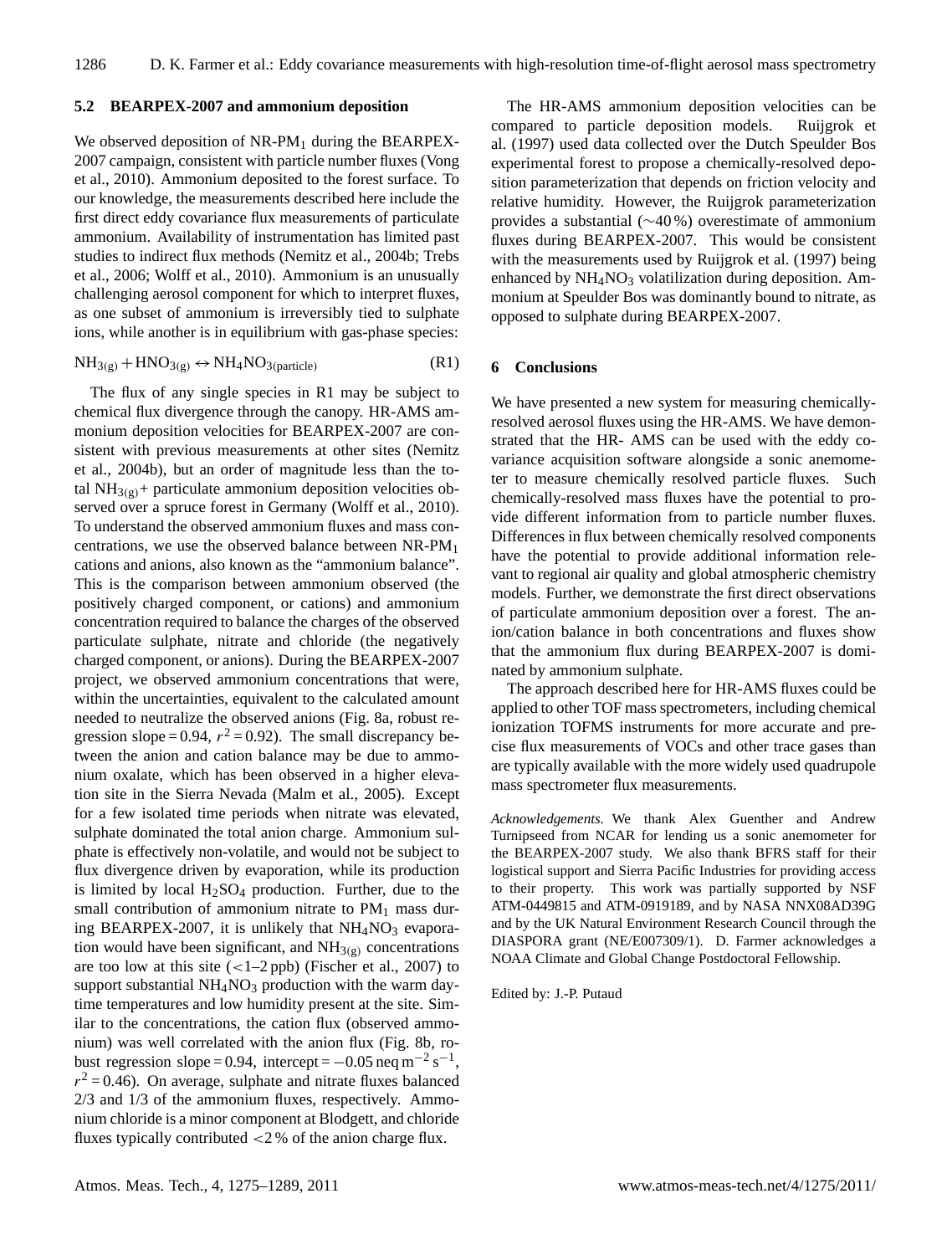#### **References**

- Ahlm, L., Nilsson, E. D., Krejci, R., Mårtensson, E. M., Vogt, M., and Artaxo, P.: Aerosol number fluxes over the Amazon rain forest during the wet season, Atmos. Chem. Phys., 9, 9381–9400, [doi:10.5194/acp-9-9381-2009,](http://dx.doi.org/10.5194/acp-9-9381-2009) 2009.
- Allan, J. D., Delia, A. E., Coe, H., Bower, K. N., Alfarra, M. R., Jimenez, J. L., Middlebrook, A. M., Drewnick, F., Onasch, T. B., Canagaratna, M. R., Jayne, J. T., and Worsnop, D. R.: A generalised method for the extraction of chemically resolved mass spectra from aerodyne aerosol mass spectrometer data, J. Aerosol Sci., 35, 909–922, 2004.
- Baldocchi, D. D., Hicks, B. B., and Meyers, T. P.: Measuring biosphere-atmosphere exchanges of biologically related gases with micrometeorological methods, Ecology, 69, 1331–1340, 1988.
- Bessagnet, B., Seigneur, C., and Menut, L.: Impact of dry deposition of semi-volatile organic compounds on secondary organic aerosols, Atmos. Environ., 44, 1781–1787, 2010.
- Brook, R. D., Rajagopalan, S., Pope, C. A., Brook, J. R., Bhatnagar, A., Diez-Roux, A. V., Holguin, F., Hong, Y. L., Luepker, R. V., Mittleman, M. A., Peters, A., Siscovick, D., Smith, S. C., Whitsel, L., and Kaufman, J. D.: Particulate matter air pollution and cardiovascular disease: an update to the scientific statement from the American Heart Association, Circulation, 121, 2331–2378, 2010.
- Buzorius, G., Rannik, U., Makela, J. M., Vesala, T., and Kulmala, M.: Vertical aerosol particle fluxes measured by eddy covariance technique using condensational particle counter, J. Aerosol Sci., 29, 157–171, 1998.
- Canagaratna, M. R., Jayne, J. T., Jimenez, J. L., Allan, J. D., Alfarra, M. R., Zhang, Q., Onasch, T. B., Drewnick, F., Coe, H., Middlebrook, A., Delia, A., Williams, L. R., Trimborn, A. M., Northway, M. J., DeCarlo, P. F., Kolb, C. E., Davidovits, P., and Worsnop, D. R.: Chemical and microphysical characterization of ambient aerosols with the Aerodyne aerosol mass spectrometer, Mass Spectrom. Rev., 26, 185–222, 2007.
- Day, D. A., Farmer, D. K., Goldstein, A. H., Wooldridge, P. J., Minejima, C., and Cohen, R. C.: Observations of  $NO<sub>x</sub>$ ,  $\Sigma PNs$ ,  $\Sigma$ ANs, and HNO<sub>3</sub> at a Rural Site in the California Sierra Nevada Mountains: summertime diurnal cycles, Atmos. Chem. Phys., 9, 4879–4896, [doi:10.5194/acp-9-4879-2009,](http://dx.doi.org/10.5194/acp-9-4879-2009) 2009.
- DeCarlo, P. F., Kimmel, J. R., Trimborn, A., Northway, M. J., Jayne, J. T., Aiken, A. C., Gonin, M., Fuhrer, K., Horvath, T., Docherty, K. S., Worsnop, D. R., and Jimenez, J. L.: Fielddeployable, high-resolution, time-of-flight aerosol mass spectrometer, Anal. Chem., 78, 8281–8289, 2006.
- DeCarlo, P. F., Dunlea, E. J., Kimmel, J. R., Aiken, A. C., Sueper, D., Crounse, J., Wennberg, P. O., Emmons, L., Shinozuka, Y., Clarke, A., Zhou, J., Tomlinson, J., Collins, D. R., Knapp, D., Weinheimer, A. J., Montzka, D. D., Campos, T., and Jimenez, J. L.: Fast airborne aerosol size and chemistry measurements above Mexico City and Central Mexico during the MILAGRO campaign, Atmos. Chem. Phys., 8, 4027–4048, [doi:10.5194/acp-](http://dx.doi.org/10.5194/acp-8-4027-2008)[8-4027-2008,](http://dx.doi.org/10.5194/acp-8-4027-2008) 2008.
- Dominici, F., Peng, R. D., Bell, M. L., Pham, L., McDermott, A., Zeger, S. L., and Samet, J. M.: Fine particulate air pollution and hospital admission for cardiovascular and respiratory diseases, JAMA-J. Am. Med. Assoc., 295, 1127–1134, 2006.

Dorsey, J. R., Nemitz, E., Gallagher, M. W., Fowler, D.,

Williams, P. I., Bower, K. N., and Beswick, K. M.: Direct measurements and parameterisation of aerosol flux, concentration and emission velocity above a city, Atmos. Environ., 36, 791– 800, 2002.

- Erisman, J. W., Draaijers, G., Duyzer, J., Hofschreuder, P., Van-Leeuwen, N., Romer, F., Ruijgrok, W., Wyers, P., and Gallagher, M.: Particle deposition to forests – summary of results and application, Atmos. Environ., 31, 321–332, 1997.
- Fairall, C. W.: Interpretation of eddy-correlation measurements of particulate deposition and aerosol flux, Atmos. Environ., 18, 1329–1337, 1984.
- Farmer, D. K., Wooldridge, P. J., and Cohen, R. C.: Application of thermal-dissociation laser induced fluorescence (TD-LIF) to measurement of HNO<sub>3</sub>,  $\Sigma$ alkyl nitrates,  $\Sigma$ peroxy nitrates, and NO<sub>2</sub> fluxes using eddy covariance, Atmos. Chem. Phys., 6, 3471–3486, [doi:10.5194/acp-6-3471-2006,](http://dx.doi.org/10.5194/acp-6-3471-2006) 2006.
- Farmer, D. K., Matsunaga, A., Docherty, K., Surratt, J. D., Seinfeld, J. H., Ziemann, P. J., and Jimenez, J. L.: Response of an Aerosol Mass Spectrometer to Organonitrates and Organosulfates and implications for Atmospheric Chemistry, Proc. Natl. Acad. Sci. USA, 107, 6670–6675, 2010.
- Fischer, M. L. and Littlejohn, D.: Measurements of ammonia at Blodgett Forest, prepared for State of California Air Resources Board, Lawrence Berkeley National Laboratory, Berkeley, 2007.
- Goldstein, A. H., Hultman, N. E., Fracheboud, J. M., Bauer, M. R., Panek, J. A., Xu, M., Qi, Y., Guenther, A. B., and Baugh, W.: Effects of climate variability on the carbon dioxide, water, and sensible heat fluxes above a ponderosa pine plantation in the Sierra Nevada (CA), Agr. Forest Meteorol., 101, 113–129, 2000.
- Hogrefe, O., Drewnick, F., Lala, G. G., Schwab, J. J., and Demerjian, K. L.: Development, operation and applications of an aerosol generation, calibration and research facility, Aerosol Sci. Technol., 38, 196–214, 2004.
- Hollinger, D. Y. and Richardson, A. D.: Uncertainty in eddy covariance measurements and its application to physiological models, Tree Physiol., 25, 873–885, 2005.
- Isaksen, I. S. A., Granier, C., Myhre, G., Berntsen, T. K., Dalsøren, S. B., Gauss, M., Klimont, Z., Benestad, R., Bousquet, P., Collins, W., Cox, T., Eyring, V., Fowler, D., Fuzzi, S., Jöckel, P., Laj, P., Lohmann, U., Maione, M., Monks, P., Prevot, A. S. H., Raes, F., Richter, A., Rognerud, B., Schulz, M., Shindell, D., Stevenson, D. S., Storelvmo, T., Wang, W.-C., van Weele, M., Wild, M., and Wuebbles, D.: Atmospheric composition change: climate-chemistry interactions, Atmos. Environ., 43, 5138–5192, 2009.
- Jimenez, J. L., Jayne, J. T., Shi, Q., Kolb, C. E., Worsnop, D. R., Yourshaw, I., Seinfeld, J. H., Flagan, R. C., Zhang, X. F., Smith, K. A., Morris, J. W., and Davidovits, P.: Ambient aerosol sampling using the Aerodyne Aerosol Mass Spectrometer, J. Geophys. Res., 108, 8425, [doi:10.1029/2001JD001213,](http://dx.doi.org/10.1029/2001JD001213) 2003.
- Kaimal, J. C. and Finnigan, J. J.: Atmospheric Boundary Layer Flows, Oxford University Press, New York, 289 pp., 1994.
- Kanakidou, M., Seinfeld, J. H., Pandis, S. N., Barnes, I., Dentener, F. J., Facchini, M. C., Van Dingenen, R., Ervens, B., Nenes, A., Nielsen, C. J., Swietlicki, E., Putaud, J. P., Balkanski, Y., Fuzzi, S., Horth, J., Moortgat, G. K., Winterhalter, R., Myhre, C. E. L., Tsigaridis, K., Vignati, E., Stephanou, E. G., and Wilson, J.: Organic aerosol and global climate modelling: a review, Atmos. Chem. Phys., 5, 1053–1123, [doi:10.5194/acp-5-1053-2005,](http://dx.doi.org/10.5194/acp-5-1053-2005)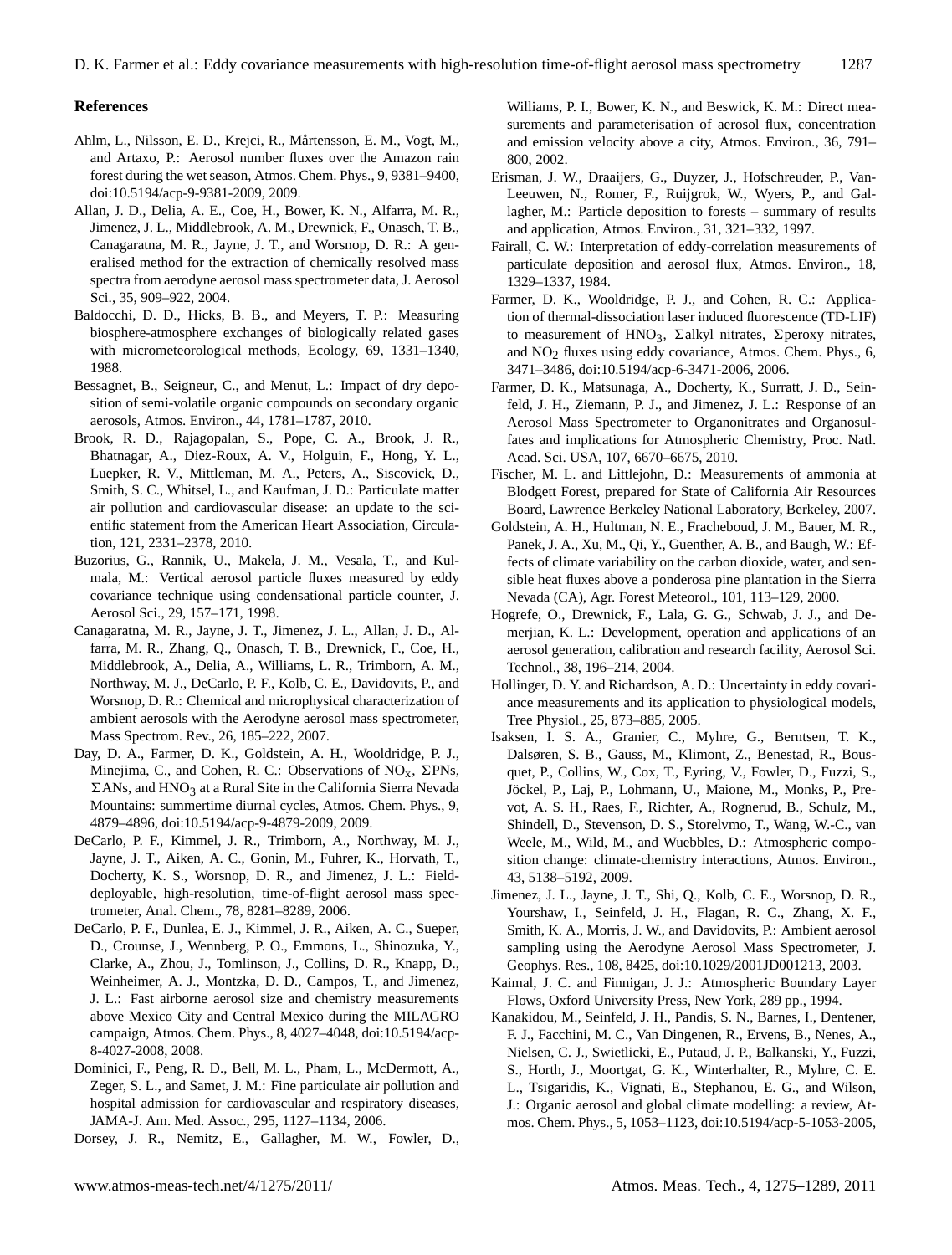2005.

- Katen, P. C. and Hubbe, J. M.: An Evaluation of Optical-Particle Counter Measurements of the Dry Deposition of Atmospheric Aerosol-Particles, J. Geophys. Res., 90, 2145–2160, 1985.
- Kimmel, J. R., Farmer, D. K., Cubison, M. J., Sueper, D., Tanner, C., Nemitz, E., Worsnop, D. R., Gonin, M., and Jimenez, J. L.: Real-time Aerosol Mass Spectrometry with Millisecond Resolution, Int. J. Mass Spectrom., 303, 15-26, [doi:10.1016/j.ijms.2010.12.004,](http://dx.doi.org/10.1016/j.ijms.2010.12.004) 2011
- Lamanna, M. S. and Goldstein, A. H.: In situ measurements of C-2–C-10 volatile organic compounds above a Sierra Nevada ponderosa pine plantation, J. Geophys. Res., 104, 21247–21262, 1999.
- Lindberg, S. E., Lovett, G. M., Richter, D. D., and Johnson, D. W.: Atmospheric deposition and canopy interactions of major ions in a forest, Science, 231, 141–145, 1986.
- Magill, A. H., Aber, J. D., Currie, W. S., Nadelhoffer, K. J., Martin, M. E., McDowell, W. H., Melillo, J. M., and Steudler, P.: Ecosystem response to 15 years of chronic nitrogen additions at the Harvard Forest LTER, Massachusetts, USA, Forest Ecol. Manage., 196, 7–28, 2004.
- Magnani, F., Mencuccini, M., Borghetti, M., Berbigier, P., Berninger, F., Delzon, S., Grelle, A., Hari, P., Jarvis, P. G., Kolari, P., Kowalski, A. S., Lankreijer, H., Law, B. E., Lindroth, A., Loustau, D., Manca, G., Moncrieff, J. B., Rayment, M., Tedeschi, V., Valentini, R., and Grace, J.: The human footprint in the carbon cycle of temperate and boreal forests, Nature, 447, 848–850, 2007.
- Malm, W. C., Day, D. E., Carrico, C., Kreidenweis, S. M., Collett, J. L., McMeeking, G., Lee, T., Carrillo, J., and Schichtel, B.: Intercomparison and closure calculations using measurements of aerosol species and optical properties during the Yosemite Aerosol Characterization Study, J. Geophys. Res., 110, D14302, [doi:10.1029/2004JD005494,](http://dx.doi.org/10.1029/2004JD005494) 2005.
- Mårtensson, E. M., Nilsson, E. D., Buzorius, G., and Johansson, C.: Eddy covariance measurements and parameterisation of traffic related particle emissions in an urban environment, Atmos. Chem. Phys., 6, 769–785, [doi:10.5194/acp-6-769-2006,](http://dx.doi.org/10.5194/acp-6-769-2006) 2006.
- Martin, R. V., Jacob, D. J., Yantosca, R. M., Chin, M., and Ginoux, P.: Global and regional decreases in tropospheric oxidants from photochemical effects of aerosols, J. Geophys. Res., 108, 4097, [doi:10.1029/2002JD002622,](http://dx.doi.org/10.1029/2002JD002622) 2003.
- Matson, P., Lohse, K. A., and Hall, S. J.: The globalization of nitrogen deposition: consequences for terrestrial ecosystems, Ambio, 31, 113–119, 2002.
- Misson, L., Tang, J. W., Xu, M., McKay, M., and Goldstein, A.: Influences of recovery from clear-cut, climate variability, and thinning on the carbon balance of a young ponderosa pine plantation, Agr. Forest Meteorol., 130, 207–222, 2005.
- Monks, P. S., Granier, C., Fuzzi, S., Stohl, A., Williams, M. L., Akimoto, H., Amann, M., Baklanov, A., Baltensperger, U., Bey, I., Blake, N., Blake, R. S., Carslaw, K., Cooper, O. R., Dentener, F., Fowler, D., Fragkou, E., Frost, G. J., Generoso, S., Ginoux, P., Grewe, V., Guenther, A., Hansson, H. C., Henne, S., Hjorth, J., Hofzumahaus, A., Huntrieser, H., Isaksen, I. S. A., Jenkin, M. E., Kaiser, J., Kanakidou, M., Klimont, Z., Kulmala, M., Laj, P., Lawrence, M. G., Lee, J. D., Liousse, C., Maione, M., Mc-Figgans, G., Metzger, A., Mieville, A., Moussiopoulos, N., Orlando, J. J., O'Dowd, C. D., Palmer, P. I., Parrish, D. D., Pet-

zold, A., Platt, U., Pöschl, U., Prévôt, A. S. H., Reeves, C. E., Reimann, S., Rudich, Y., Sellegri, K., Steinbrecher, R., Simpson, D., ten Brink, H., Theloke, J., van der Werf, G. R., Vautard, R., Vestreng, V., Vlachokostas, C., and von Glasow, R.: Atmospheric composition change – global and regional air quality, Atmos. Environ., 43, 5268–5350, 2009.

- Müller, M., Graus, M., Ruuskanen, T. M., Schnitzhofer, R., Bamberger, I., Kaser, L., Titzmann, T., Hörtnagl, L., Wohlfahrt, G., Karl, T., and Hansel, A.: First eddy covariance flux measurements by PTR-TOF, Atmos. Meas. Tech., 3, 387-395, [doi:10.5194/amt-3-387-2010,](http://dx.doi.org/10.5194/amt-3-387-2010) 2010.
- Murphy, J. G., Day, D. A., Cleary, P. A., Wooldridge, P. J., and Cohen, R. C.: Observations of the diurnal and seasonal trends in nitrogen oxides in the western Sierra Nevada, Atmos. Chem. Phys., 6, 5321–5338, [doi:10.5194/acp-6-5321-2006,](http://dx.doi.org/10.5194/acp-6-5321-2006) 2006.
- Myles, L., Meyers, T. P., and Robinson, L.: Relaxed eddy accumulation measurements of ammonia, nitric acid, sulfur dioxide and particulate sulfate dry deposition near Tampa, FL, USA, Environ. Res. Lett., 2, 034004, [doi:10.1088/1748-9326/2/3/034004,](http://dx.doi.org/10.1088/1748-9326/2/3/034004) 2007.
- Nemitz, E., Sutton, M. A., Wyers, G. P., and Jongejan, P. A. C.: Gas-particle interactions above a Dutch heathland: I. Surface exchange fluxes of  $NH_3$ ,  $SO_2$ ,  $HNO_3$  and HCl, Atmos. Chem. Phys., 4, 989–1005, [doi:10.5194/acp-4-989-2004,](http://dx.doi.org/10.5194/acp-4-989-2004) 2004a.
- Nemitz, E., Sutton, M. A., Wyers, G. P., Otjes, R. P., Mennen, M. G., van Putten, E. M., and Gallagher, M. W.: Gas-particle interactions above a Dutch heathland: II. Concentrations and surface exchange fluxes of atmospheric particles, Atmos. Chem. Phys., 4, 1007–1024, [doi:10.5194/acp-4-1007-2004,](http://dx.doi.org/10.5194/acp-4-1007-2004) 2004b.
- Nemitz, E., Jimenez, J. L., Huffman, J. A., Ulbrich, I. M., Canagaratna, M. R., Worsnop, D. R., and Guenther, A. B.: An eddycovariance system for the measurement of surface/atmosphere exchange fluxes of submicron aerosol chemical species – first application above an urban area, Aerosol Sci. Tech., 42, 636–657, 2008.
- Nemitz, E., Dorsey, J. R., Flynn, M. J., Gallagher, M. W., Hensen, A., Erisman, J.-W., Owen, S. M., Dämmgen, U., and Sutton, M. A.: Aerosol fluxes and particle growth above managed grassland, Biogeosciences, 6, 1627–1645, [doi:10.5194/bg-6-1627-](http://dx.doi.org/10.5194/bg-6-1627-2009) [2009,](http://dx.doi.org/10.5194/bg-6-1627-2009) 2009a.
- Nemitz, E., Hargreaves, K. J., Neftel, A., Loubet, B., Cellier, P., Dorsey, J. R., Flynn, M., Hensen, A., Weidinger, T., Meszaros, R., Horvath, L., Dämmgen, U., Frühauf, C., Löpmeier, F. J., Gallagher, M. W., and Sutton, M. A.: Intercomparison and assessment of turbulent and physiological exchange parameters of grassland, Biogeosciences, 6, 1445–1466, [doi:10.5194/bg-6-](http://dx.doi.org/10.5194/bg-6-1445-2009) [1445-2009,](http://dx.doi.org/10.5194/bg-6-1445-2009) 2009b.
- Pett-Ridge, J. C.: Contributions of dust to phosphorus cycling in tropical forests of the Luquillo Mountains, Puerto Rico, Biogeochemistry, 94, 63–80, 2009.
- Pryor, S. C., Gallagher, M., Sievering, H., Larsen, S. E., Barthelmie, R. J., Birsan, F., Nemitz, E., Rinne, J., Kulmala, M., Groenholm, T., Taipale, R., and Vesala, T.: A review of measurement and modelling results of particle atmosphere-surface exchange, Tellus B, 60, 42–75, 2008.
- Rannik, U., Vesala, T. and Keskinen,R.: On the damping of temperature fluctuations in a circular tube relevant to the eddy covariance measurement technique, J. Geophys. Res., 102, 12789– 12794, 1997.
- Rowe, M. D., Fairall, C. W., and Perlinger, J. A.: Chemi-